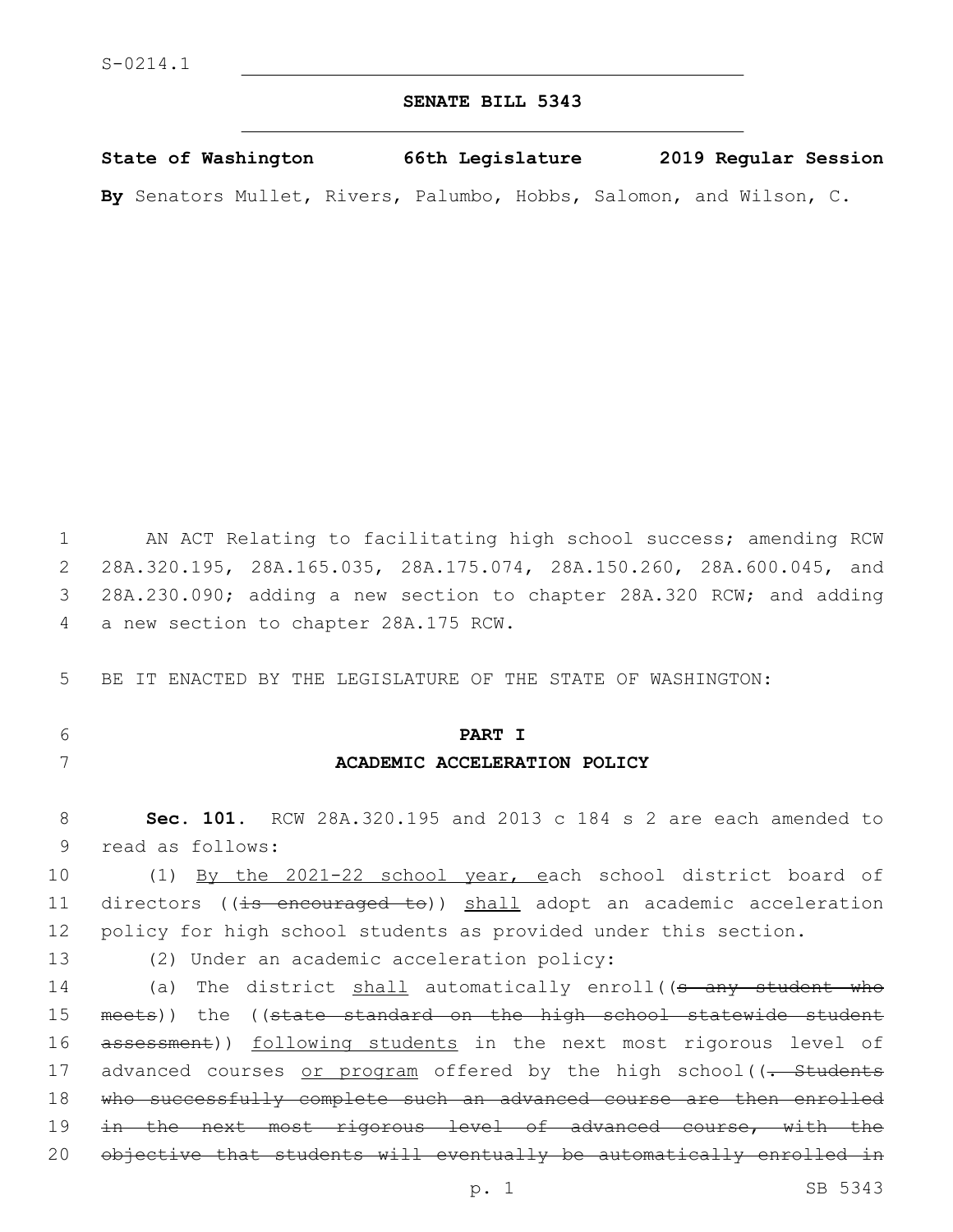courses that offer the opportunity to earn dual credit for high 2 school and college) :

 (i) Any student who meets the state standard on the high school 4 English language arts or mathematics statewide student assessment; and

 (ii) Any student whose score on the preliminary scholastic aptitude test meets the college and career readiness benchmarks on 8 the reading and the writing and language sections, or the mathematics section, for the grade in which the student is enrolled.

 (b) Each school district may include additional eligibility criteria for students to participate in the academic acceleration policy so long as the district criteria does not create inequities in 13 the demographic enrollments in the advanced course or program.

14 (3)(a) The subject matter of the advanced courses or program in 15 which  $($  ( $t$ he)) a student is automatically enrolled depends on the 16 content area or areas of the ((statewide student)) assessments where 17 the student has met the ((state standard. Students who meet the state standard on both end-of-course mathematics assessments are considered 19 to have met the state standard for high school mathematics)) eligibility score under subsection (2) of this section.

21 (b) Students who ((meet the state standard in both reading and 22 writing)) achieve an eligible score on either the English language arts statewide student assessment or both the reading and the writing 24 and language sections of the preliminary scholastic aptitude test are 25 also eligible for enrollment in advanced courses in English, social 26 studies, humanities, and other related subjects.

 (c) Students who achieve an eligible score on either the mathematics statewide student assessment or the mathematics sections of the preliminary scholastic aptitude test are also eligible for enrollment in advanced courses in mathematics, science, computer science, and other related subjects.

 (4)(a) Students who successfully complete an advanced course in accordance with subsection (3) of this section, are then enrolled in the next most rigorous level of advanced course.

 (b) Students who successfully complete the advanced course in accordance with this subsection are then enrolled in the next most rigorous level of advanced course with the objective that students will eventually be automatically enrolled in courses that offer the opportunity to earn dual credit for high school and college.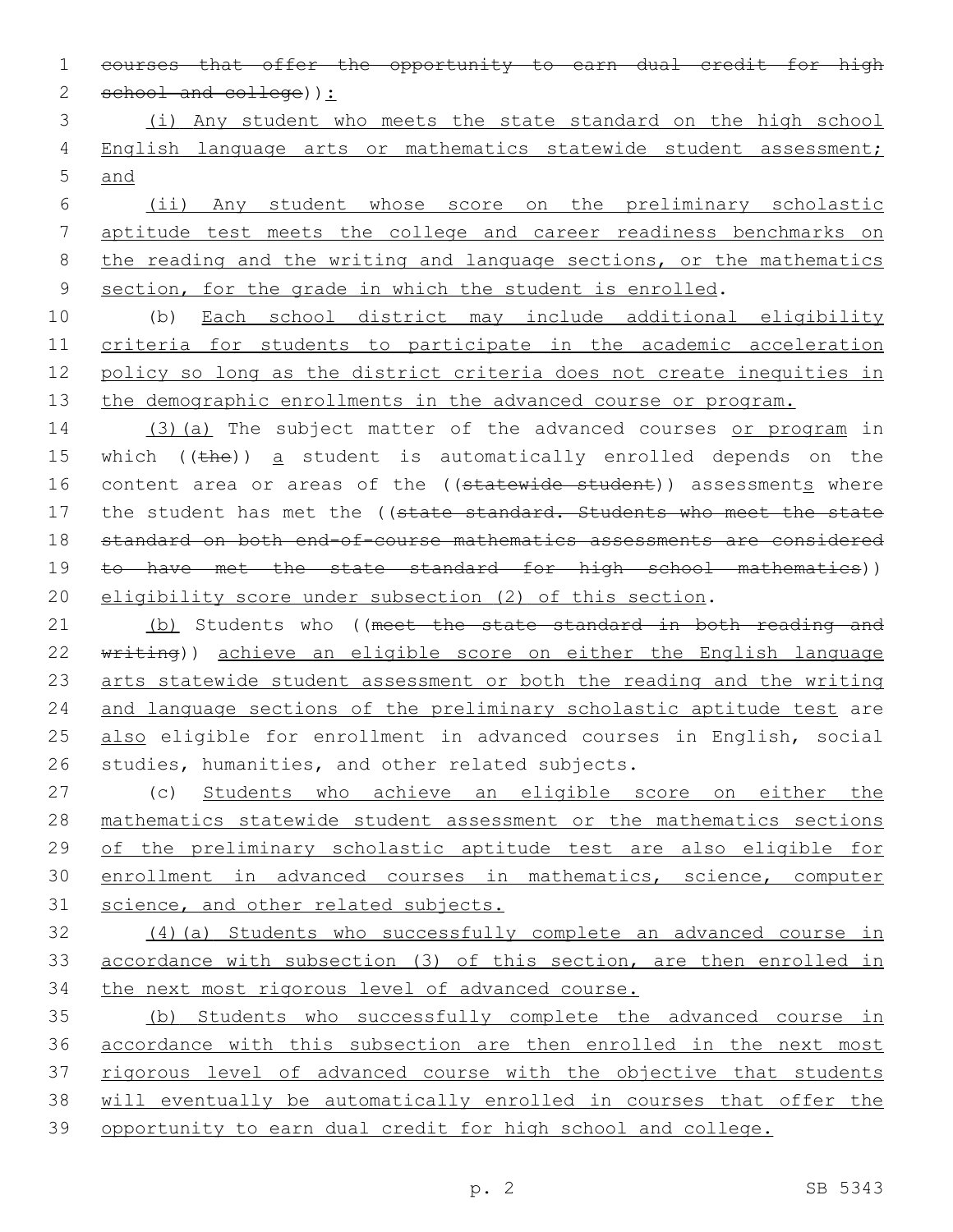(5) The district must notify students and parents or guardians regarding the academic acceleration policy and the advanced courses or program available to students, including dual credit courses or programs.4

 (( $\left(\frac{1}{4}+\right)$ ) (6) The district must provide a parent or quardian of a high school student with an opportunity to opt the student out of the 7 academic acceleration policy and enroll ((a)) the student in an 8 alternative course or program.

 NEW SECTION. **Sec. 102.** A new section is added to chapter 10 28A.320 RCW to read as follows:

 (1) Notwithstanding the dual credit requirements established in RCW 28A.320.195, 28A.320.196, 28A.600.290, and 28B.15.821, each school district shall enroll any student in a dual credit course or program who wants to enroll in a dual credit course or program.

 (2) For the purposes of this section, "a dual credit course or program" means a course or program administered by either an institution of higher education or a high school, through which a high school student who has not yet received the credits required for a high school diploma, enrolls in a course or program to simultaneously earn high school and college credit.

 (3) In addition to the state funding provided under RCW 28A.320.196 and 28A.600.310 through 28A.600.400, the state must allocate funding to the superintendent of public instruction to provide for the cost of examination fees for dual credit courses or programs for each student who completes a dual credit course or program and is eligible for free or reduced priced meals.

# **PART II DROPOUT PREVENTION PROGRAMS**

 **Sec. 201.** RCW 28A.165.035 and 2018 c 75 s 7 are each amended to 30 read as follows:

 (1) Use of best practices that have been demonstrated through research to be associated with increased student achievement magnifies the opportunities for student success. To the extent they are included as a best practice or strategy in one of the state menus or an approved alternative under this section or RCW 28A.655.235, the following are services and activities that may be supported by the 37 learning assistance program: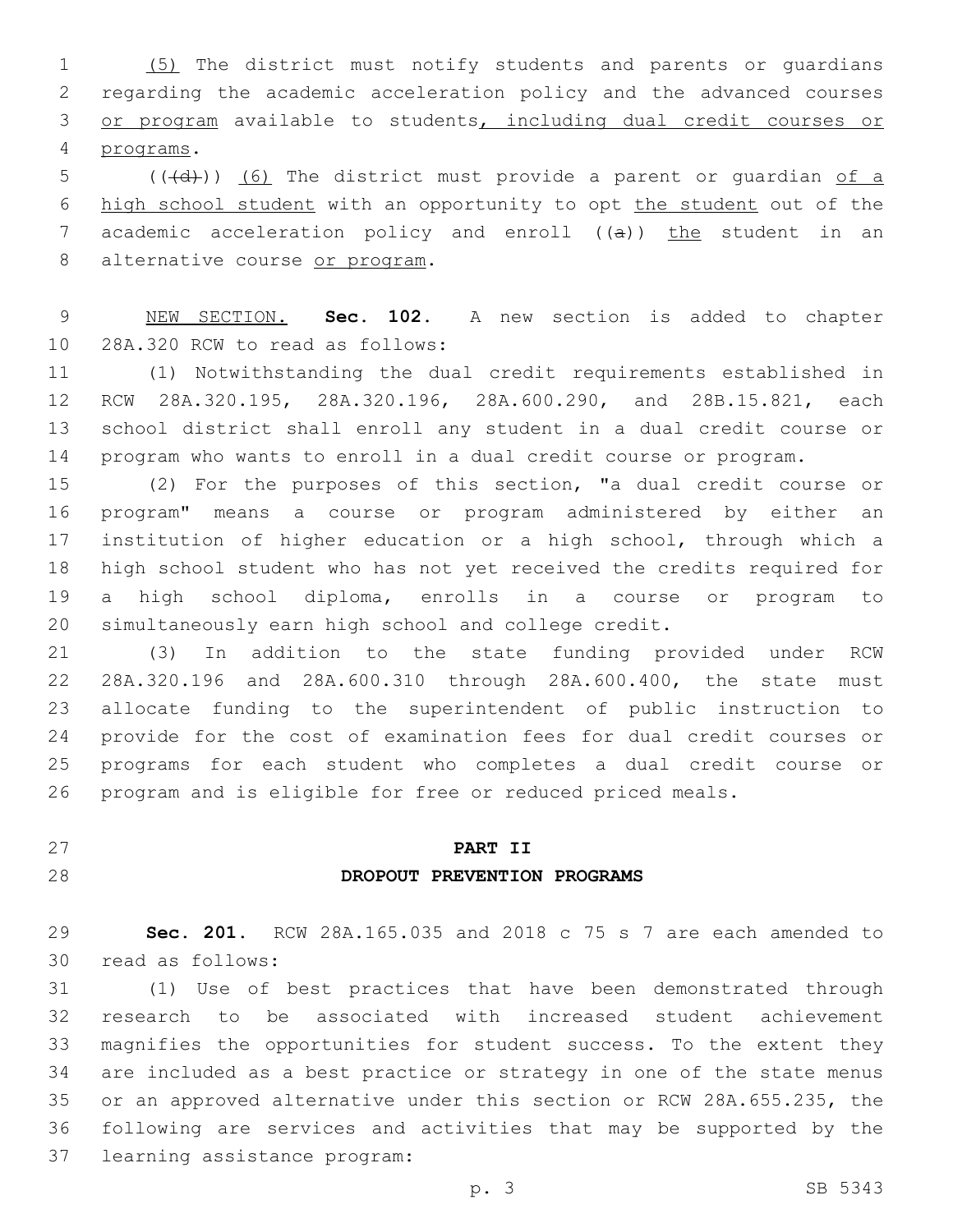(a) Extended learning time opportunities occurring:

(i) Before or after the regular school day;2

3 (ii) On Saturday; and

4 (iii) Beyond the regular school year;

5 (b) Services under RCW 28A.320.190;

 (c) Professional development for certificated and classified 7 staff that focuses on:

- - 8 (i) The needs of a diverse student population;

 (ii) Specific literacy and mathematics content and instructional 10 strategies; and

 (iii) The use of student work to guide effective instruction and 12 appropriate assistance;

 (d) Consultant teachers to assist in implementing effective instructional practices by teachers serving participating students;

(e) Tutoring support for participating students;

 (f) Outreach activities and support for parents of participating students, including employing parent and family engagement 18 coordinators; and

 (g) Up to five percent of a district's learning assistance program allocation may be used for development of partnerships with community-based organizations, educational service districts, and other local agencies to deliver academic and nonacademic supports to participating students who are significantly at risk of not being successful in school to reduce barriers to learning, increase student engagement, and enhance students' readiness to learn. The school board must approve in an open meeting any community-based organization or local agency before learning assistance funds may be 28 expended.

 (2) In addition to the state menu developed under RCW 28A.655.235, the office of the superintendent of public instruction shall convene a panel of experts, including the Washington state institute for public policy, to develop additional state menus of best practices and strategies for use in the learning assistance program to assist struggling students at all grade levels in English language arts and mathematics and reduce disruptive behaviors in the classroom. The office of the superintendent of public instruction shall publish the state menus by July 1, 2015, and update the state 38 menus by each July 1st thereafter.

 (3)(a) Beginning in the 2016-17 school year, except as provided 40 in (b) or (c) of this subsection, school districts must use a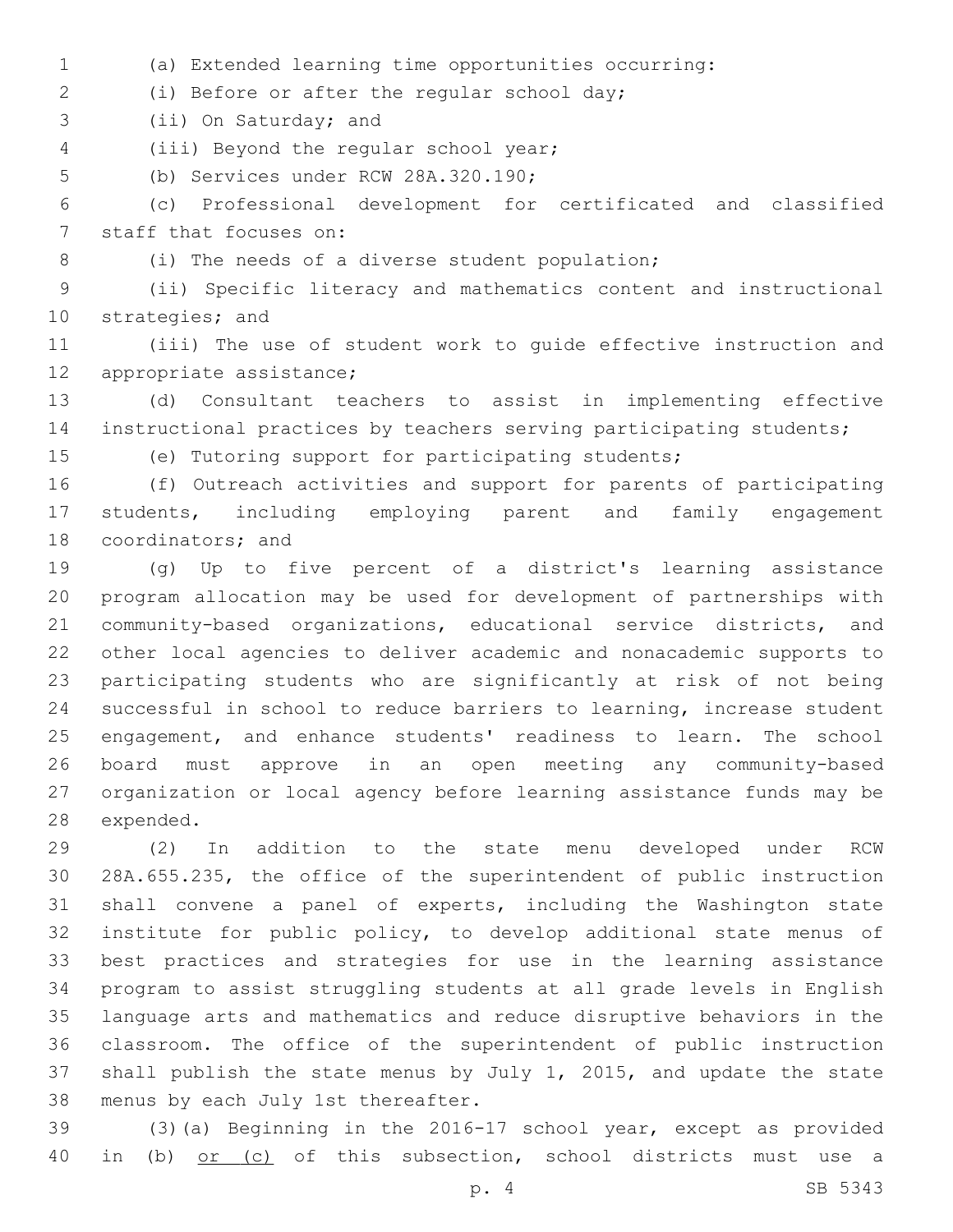practice or strategy that is on a state menu developed under 2 subsection (2) of this section or RCW 28A.655.235.

 (b) Beginning in the 2016-17 school year, school districts may use a practice or strategy that is not on a state menu developed under subsection (2) of this section for two school years initially. If the district is able to demonstrate improved outcomes for participating students over the previous two school years at a level commensurate with the best practices and strategies on the state menu, the office of the superintendent of public instruction shall approve use of the alternative practice or strategy by the district for one additional school year. Subsequent annual approval by the superintendent of public instruction to use the alternative practice or strategy is dependent on the district continuing to demonstrate increased improved outcomes for participating students.

15 (c) ((Beginning in the 2016-17 school year, school districts may 16 enter cooperative agreements with state agencies, local governments, or school districts for administrative or operational costs needed to provide services in accordance with the state menus developed under 19 this section and RCW 28A.655.235.)) School districts may expend a portion of the district's learning assistance program allocation on interventions for students identified as at risk of not graduating using the dropout early warning and intervention data system as defined in RCW 28A.175.074 that includes the data specified in section 203 of this act.

 (4) ((School districts are encouraged to implement best practices and strategies from the state menus developed under this section and 27 RCW 28A.655.235 before the use is required.

28 (5)) School districts may use learning assistance program allocations to meet the screening and intervention requirements of RCW 28A.320.260, even if the student being screened or provided with supports is not eligible to participate in the learning assistance program. The learning assistance program allocations may also be used for school district staff trainings necessary to implement the 34 provisions of RCW 28A.320.260.

 **Sec. 202.** RCW 28A.175.074 and 2010 c 243 s 2 are each amended to 36 read as follows:

37 The definitions in this section apply throughout ((section 3, 38 chapter 243, Laws of 2010 and)) RCW 28A.165.035, 28A.175.075, and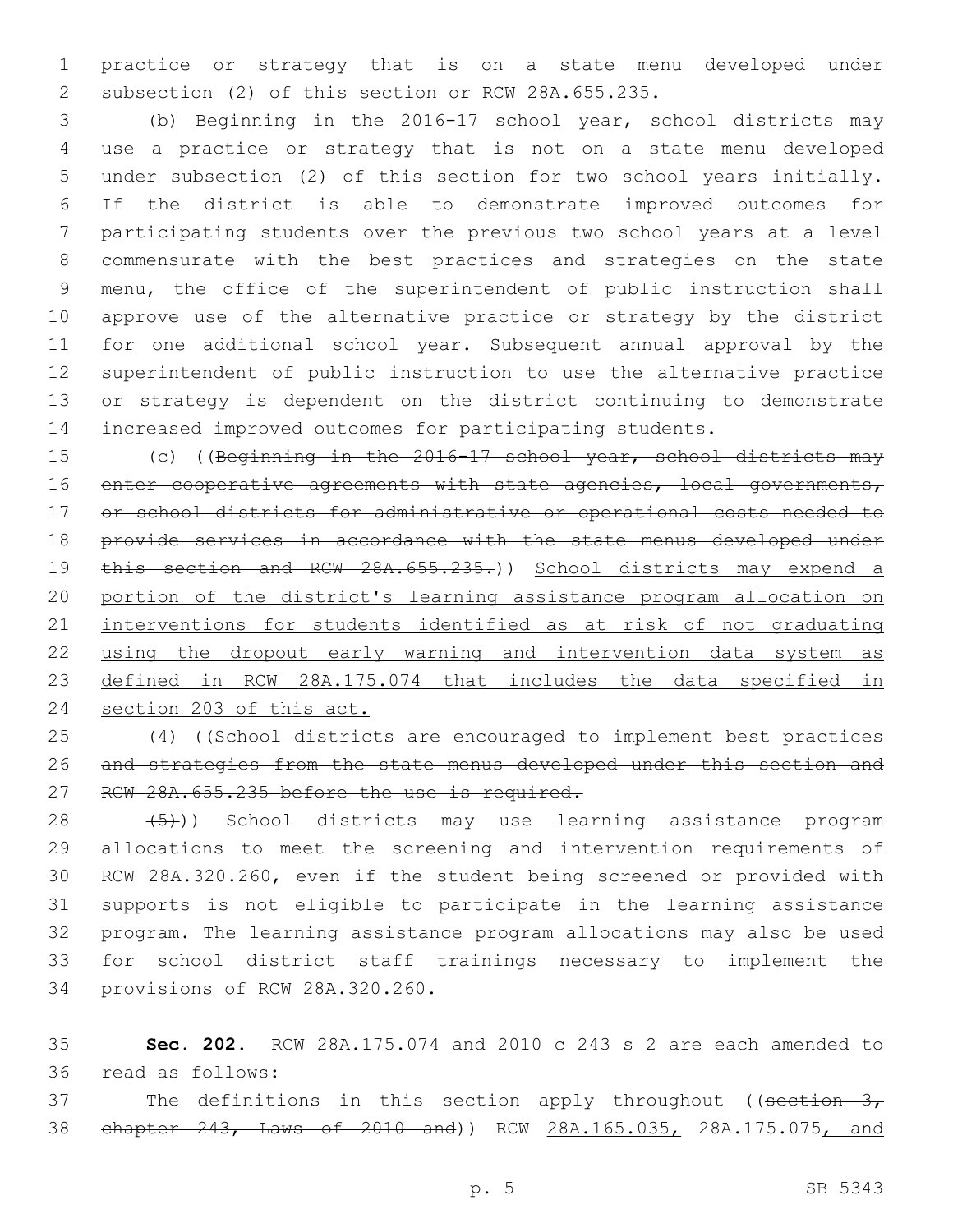1 section 203 of this act unless the context clearly requires 2 otherwise.

 (1) "Critical community members" means representatives in the local community from among the following agencies and organizations: Student/parent organizations, parents and families, local government, law enforcement, juvenile corrections, any tribal organization in the local school district, the local health district, nonprofit and social service organizations serving youth, and faith organizations.

9 (2) "Dropout early warning and intervention data system" means a 10 student information system that:

11 (a) Provides the data needed to conduct a universal screening to 12 identify students at risk of ((dropping out,)) not graduating;

13 (b) Tracks, at a minimum, real time data on attendance, behavior, 14 and course performance, such as grade point average, course grades, 15 and missing assignments;

16 (c) Includes user-friendly data displays designed to make it easy 17 for teachers and other school staff to enter data, collaborate, and 18 identify and track students who are at risk of not graduating;

19 (d) Requires the teacher of record to enter grades on a regular 20 and timely basis so that students, families, teachers, and 21 administrators can access up to date information on student progress 22 in courses;

23 (e) Catalogs student interventions  $((\tau$  and));

24 (f) Monitors student progress towards graduation; and

25 (g) Transfers relevant student data between schools as students 26 move to the next grade level or transfer schools.

 (3) "K-12 dropout prevention, intervention, and reengagement system" means a system that provides all of the following functions and utilizes a dropout early warning and intervention data system in 30 supporting these functions:

 (a) Engaging in school improvement planning specifically focused on improving high school graduation rates, including goal-setting and action planning, based on a comprehensive assessment of strengths and challenges and prioritizing school-wide tier one preventions and 35 interventions;

 (b) Providing prevention activities including, but not limited to, emotionally and physically safe school environments, implementation of a comprehensive guidance and counseling model facilitated by certified school counselors, core academic 40 instruction, ((and)) career and technical education exploratory and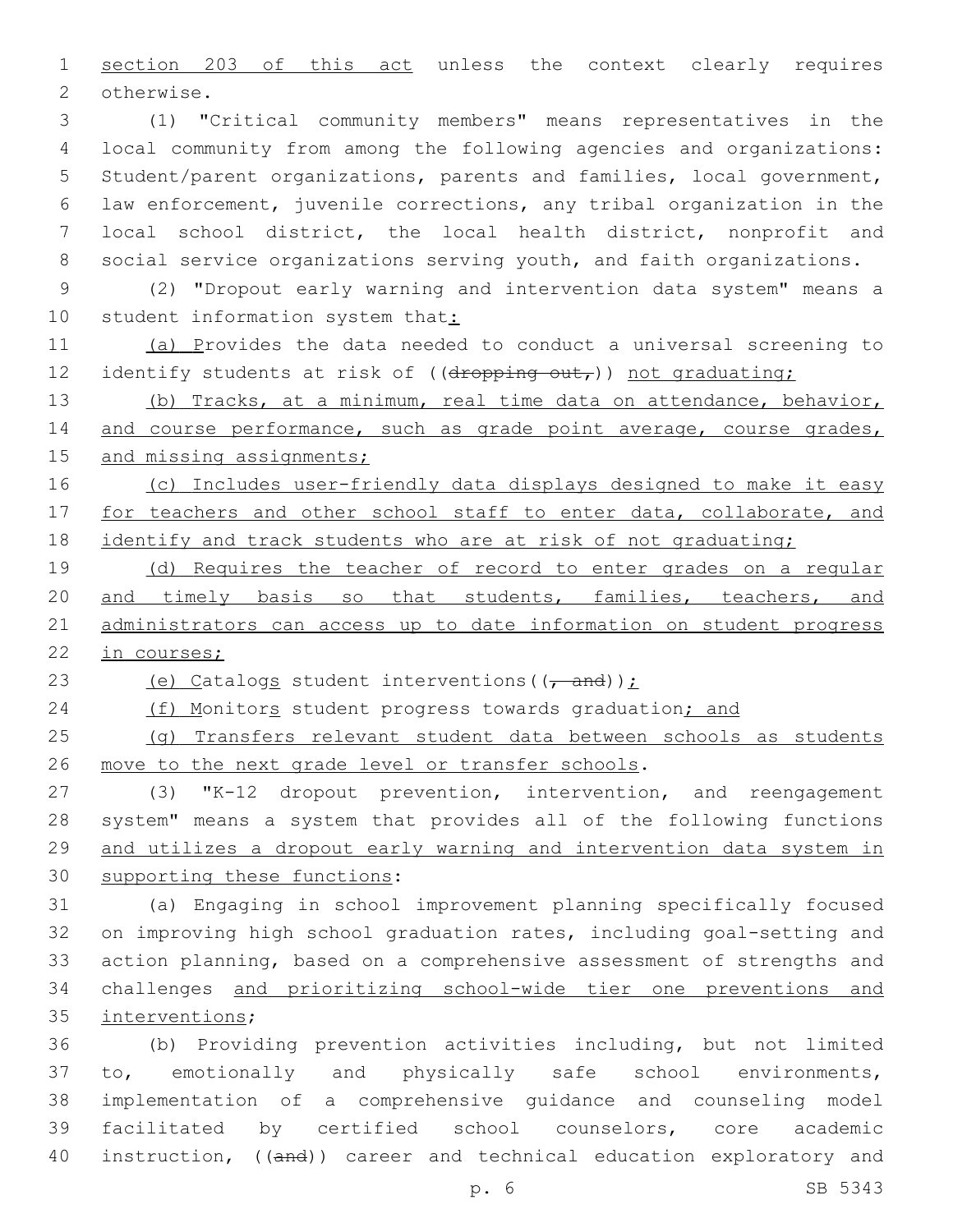1 preparatory programs, grade-level transition and seminar courses, and 2 courses teaching basic life skills and building blocks for academic 3 success, such as time management, study habits, note taking, personal 4 organization, and effective communication;

5 (c) Identifying vulnerable students at risk of not graduating 6 based on a dropout early warning and intervention data system;

7 (d) Timely academic and nonacademic group and individual 8 interventions for vulnerable students based on a multitiered response 9 to intervention model, including planning and sharing of information 10 at critical academic transitions;

11 (e) Establishing success teams of teachers, counselors, 12 administrators, instructional support staff, and family involvement 13 coordinators within a common grade level tasked with implementing a 14 dropout early warning and intervention data system for their grade 15 level;

16 (f) Assigning a team lead for a grade level's success team tasked 17 with managing the team, facilitating team meetings, and driving 18 continuous improvement;

 (g) Providing time for teachers and instructional support staff within a common grade level to collaborate on a regular, frequent basis to identify vulnerable students who are at risk of not 22 graduating, assess individual student needs, plan supports, track progress, and make ongoing adjustments until a student is no longer 24 at risk of not graduating;

25 (h) Assigning a specific staff member for each vulnerable student 26 who is off track as the adult responsible for engaging with the 27 student and the student's parents or quardians, ensuring supports are 28 planned and implemented, and progress is monitored until a student is 29 no longer at risk of not graduating;

30 (i) Providing graduation coaches, mentors, certified school 31 counselors, and/or case managers for vulnerable students identified 32 as needing a more intensive one-on-one adult relationship;

 $((\text{#}))$  (j) Establishing and providing staff to coordinate a school/family/community partnership that assists in building and implementing a K-12 dropout prevention, intervention, and 36 reengagement system;

 $37$  ( $(\overline{+q})$ )  $(k)$  Providing rigorous credit retrieval or reentry 38 activities including, but not limited to, summer school; ((and

39 (h) Providing alternative educational programming including, but 40 not limited to, credit retrieval and online learning opportunities))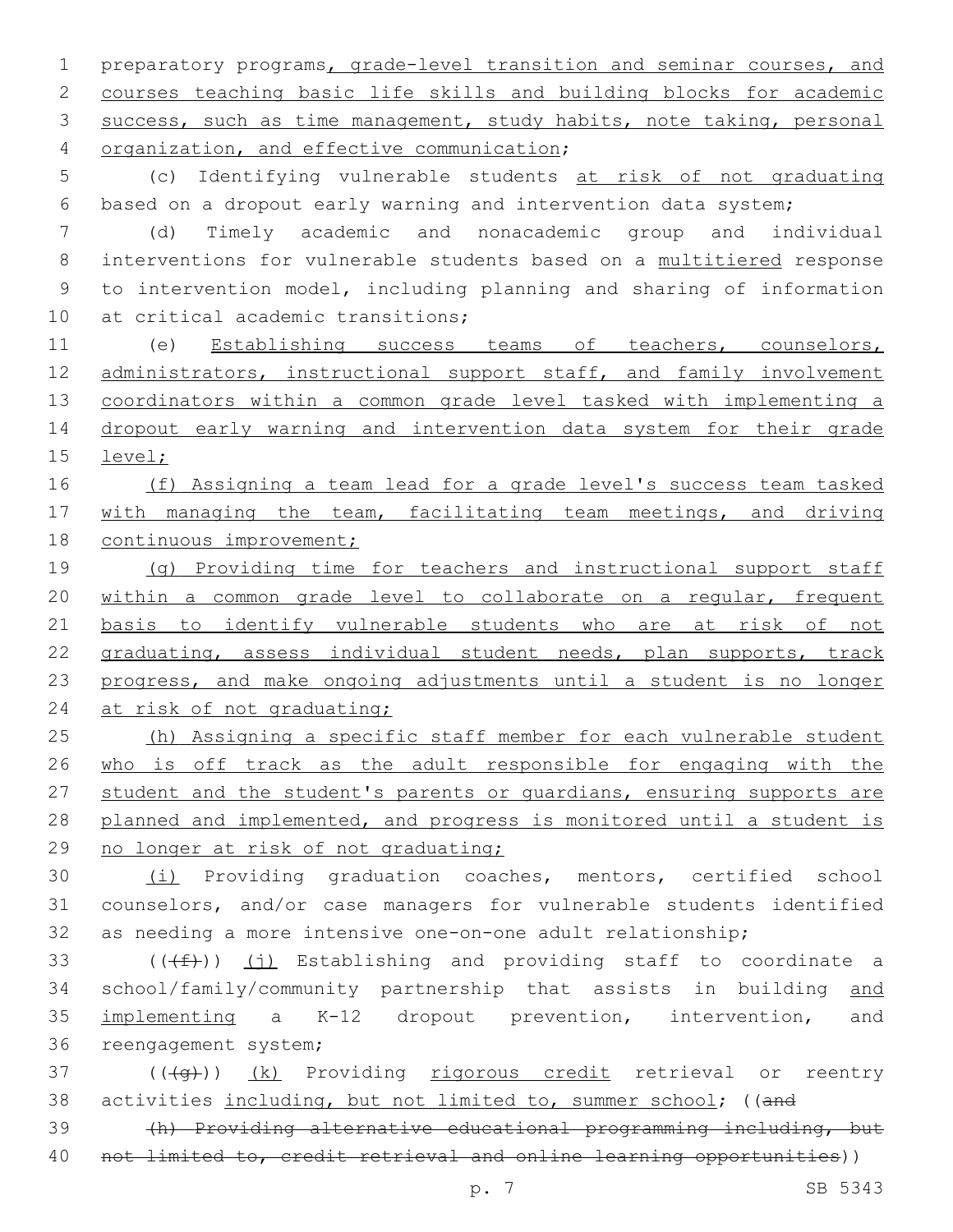| $\mathbf 1$    | Ongoing professional development for teachers,<br>(1)                  |
|----------------|------------------------------------------------------------------------|
| 2              | administrators, and other school staff on instructional best           |
| 3              | practices related to dropout early warning and intervention data       |
| $\overline{4}$ | systems and a multitiered response to intervention models and other    |
| 5              | dropout prevention, intervention, and reengagement practices,          |
| 6              | including coaching for success team leads and members; and             |
| 7              | (m) Providing evidence-based strategies for improving school-wide      |
| $\,8\,$        | and individual student attendance rates including, but not limited     |
| 9              | to, attendance coaches.                                                |
| 10             | "School/family/community partnership" means a partnership<br>(4)       |
| 11             | between a school or schools, families, and the community, that         |
| 12             | engages critical community members in a formal, structured             |
| 13             | partnership with local school districts in a coordinated effort to     |
| 14             | provide comprehensive support services and improve outcomes for        |
| 15             | vulnerable youth.                                                      |
| 16             | (5) "Vulnerable students" means students who are:                      |
| 17             | (a) In foster care( $(\tau)$ );                                        |
| 18             | (b) Involved in the juvenile justice system $((\tau))$ ;               |
| 19             | (c) Receiving special education services under chapter 28A.155         |
| 20             | $RCW((7))$ in accordance with an individualized education plan or 504  |
| 21             | plan;                                                                  |
| 22             | (d) Migrant students;                                                  |
| 23             | (e) Recent immigrants $((\tau))$ :                                     |
| 24             | (f) English language learners;                                         |
| 25             | $(q)$ Homeless $(\tau)$ ):                                             |
| 26             | (h) Emotionally traumatized( $(-$ or are));                            |
| 27             | (i) Facing behavioral health issues $(\tau)$ ): and                    |
| 28             | $(j)$ Students deemed at( $(-)$ ) risk of school failure as identified |
| 29             | by a dropout early warning data system or other assessment.            |
|                |                                                                        |
| 30             | NEW SECTION. Sec. 203. A new section is added to chapter               |
| 31             | 28A.175 RCW to read as follows:                                        |
| 32             | (1) By the 2021-22 school year, each school district must use a        |
| 33             | dropout early warning and intervention data system, as defined in RCW  |
| 34             | 28A.175.074, to identify students, beginning with students in grade    |
| 35             | five or earlier, who are at risk of not graduating from high school.   |
| 36             | a minimum, a school district's dropout early warning<br>At<br>and      |
| 37             | intervention data system must measure attendance, behavior, and        |
| 38             | course performance. School districts may also<br>additional<br>use     |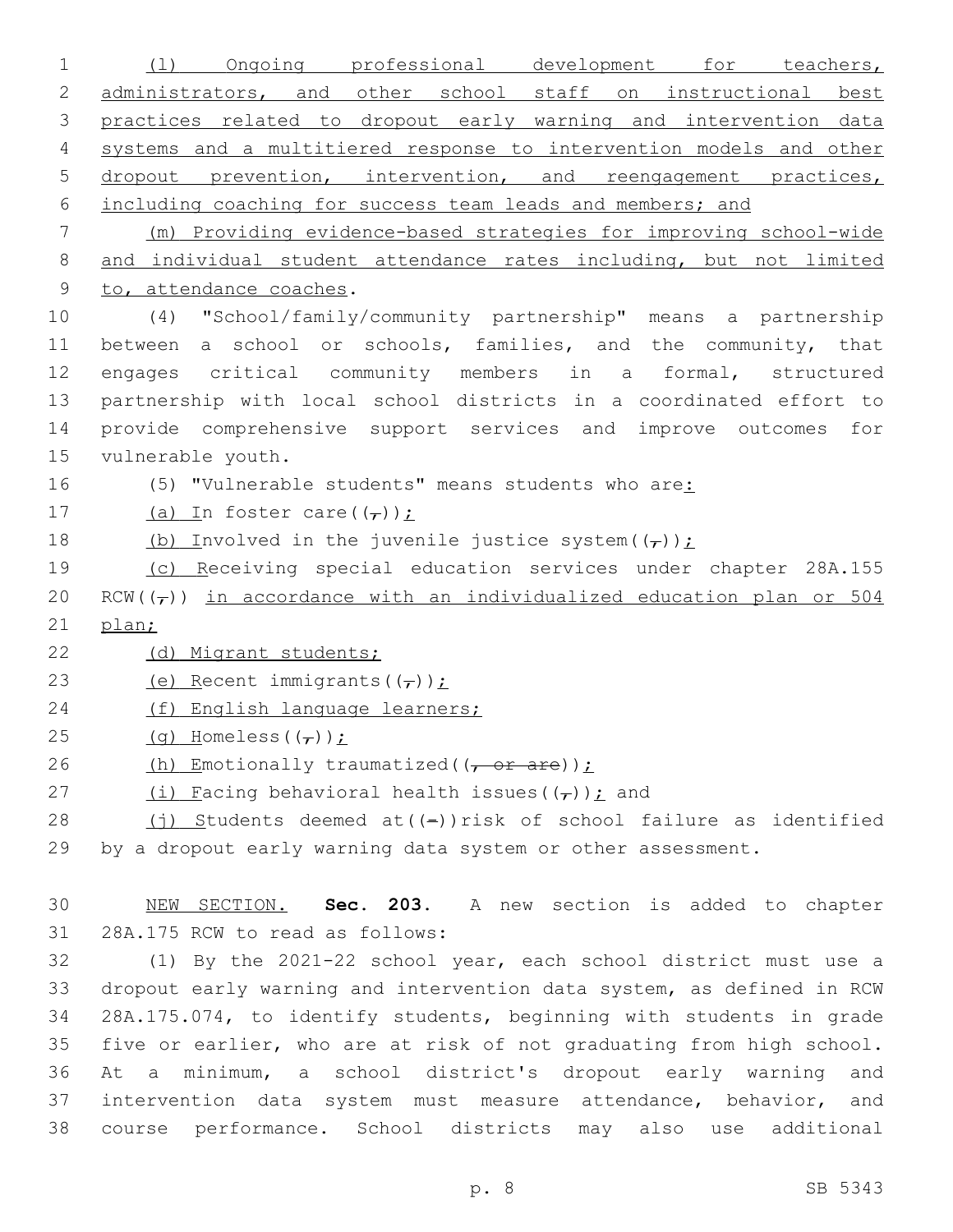information to make the determination that a student is at risk of 2 not graduating from high school.

 (2)(a) By the 2021-22 school year, each school district must have in place and be using a K-12 dropout prevention, intervention, and reengagement system, as defined in RCW 28A.175.074, for students in the first year of middle school and the first year of high school. School districts must implement these systems as soon as applicable in these grades, even if other system functions are still under 9 development.

 (b) Beginning in the 2021-22 school year and every two years 11 thereafter, by September 1st, each school district must submit a report to the superintendent of public instruction that provides evidence of all the functions included in the definition of the K-12 dropout prevention, intervention, and reengagement system as defined 15 in RCW 28A.175.074.

 (3) School districts are encouraged to use the needs assessment from the Washington integrated student supports protocol, developed by the center for the improvement of student learning within the office of the superintendent of public instruction, in accordance with the protocol framework established in RCW 28A.300.139. School 21 districts may use the protocol to:

 (a) Evaluate school-wide needs and plan corresponding 23 interventions, supports, and improvements;

 (b) Assess individual needs of students identified under 25 subsection (1) of this section; and

26 (c) Plan personalized supports for students.

 (4) The superintendent of public instruction shall work with the state-level building bridges work group established under RCW 28A.175.075 to develop rules to implement this section and implementation guidelines and technical support for school districts 31 to implement this section.

 (5) School districts must annually report to the office of the superintendent of public instruction: The number of students identified as at risk of not graduating through their dropout early warning and intervention data system; and the number of students who returned to being on track to graduate over the course of the school year. The office of the superintendent of public instruction is encouraged to report this data on the school report card at the school level and disaggregated by the subgroups listed in RCW 28A.300.042.40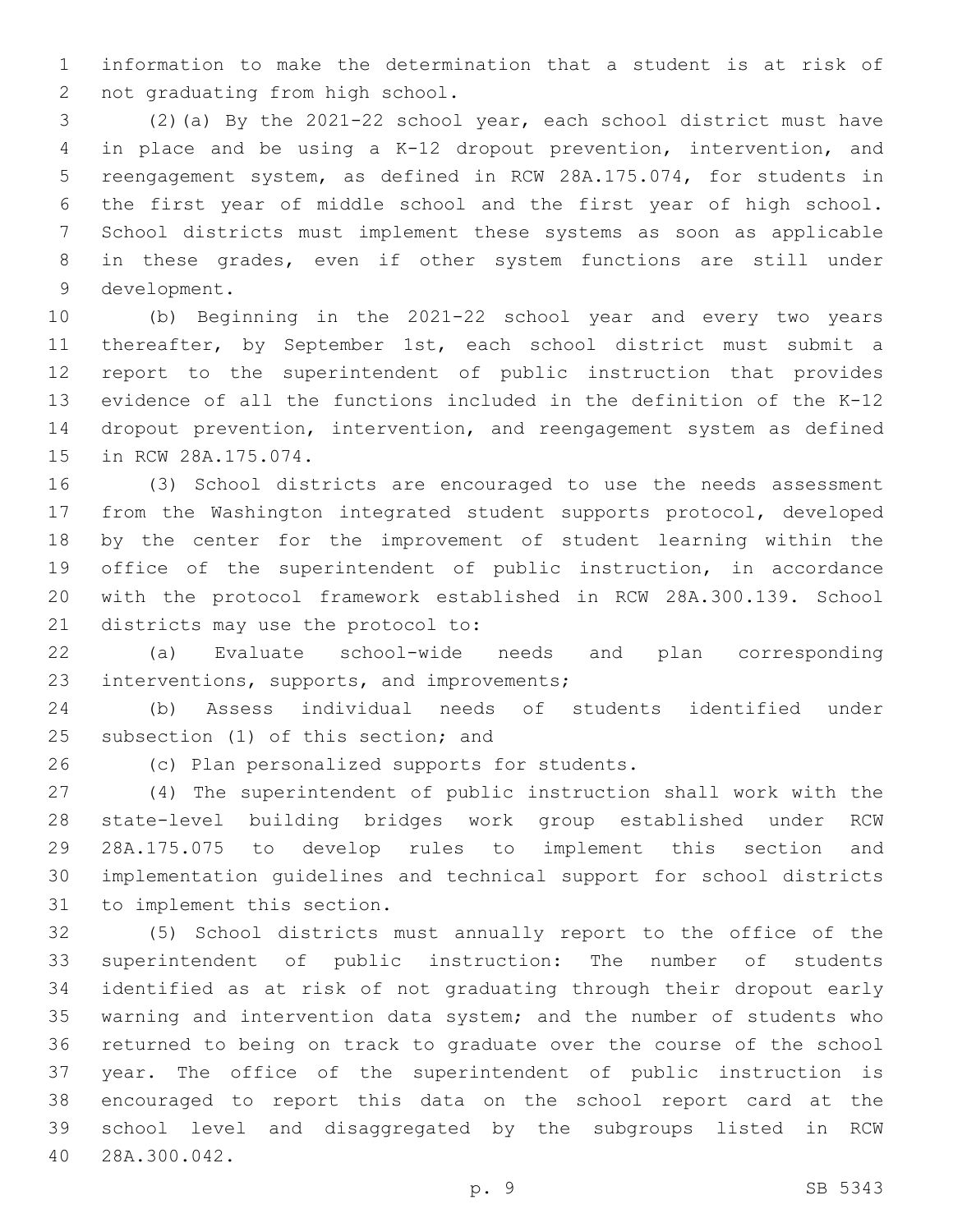(6) Subject to funds appropriated specifically for this purpose, the office of the superintendent of public instruction shall allocate funds to middle and high schools to support the professional development of success teams implementing a K-12 dropout prevention, intervention, and reengagement system, collaboration time for success 6 teams, and coaching for success team leads.

 (7) Subject to the availability of funds appropriated for this specific purpose, the office of the superintendent of public instruction shall develop and maintain a dropout early warning and intervention data system, as defined in RCW 28A.175.074, that can be voluntarily utilized by school districts in meeting the requirements 12 of this section.

### **PART III**

### **GUIDANCE COUNSELING**

 **Sec. 301.** RCW 28A.150.260 and 2018 c 266 s 101 are each amended 16 to read as follows:

 The purpose of this section is to provide for the allocation of state funding that the legislature deems necessary to support school districts in offering the minimum instructional program of basic education under RCW 28A.150.220. The allocation shall be determined as follows:21

 (1) The governor shall and the superintendent of public instruction may recommend to the legislature a formula for the distribution of a basic education instructional allocation for each 25 common school district.

 (2)(a) The distribution formula under this section shall be for allocation purposes only. Except as may be required under subsections 28 (4)(b) and (c), (5)(b), and (9) of this section, chapter 28A.155, 28A.165, 28A.180, or 28A.185 RCW, or federal laws and regulations, nothing in this section requires school districts to use basic education instructional funds to implement a particular instructional approach or service. Nothing in this section requires school districts to maintain a particular classroom teacher-to-student ratio or other staff-to-student ratio or to use allocated funds to pay for particular types or classifications of staff. Nothing in this section entitles an individual teacher to a particular teacher planning 37 period.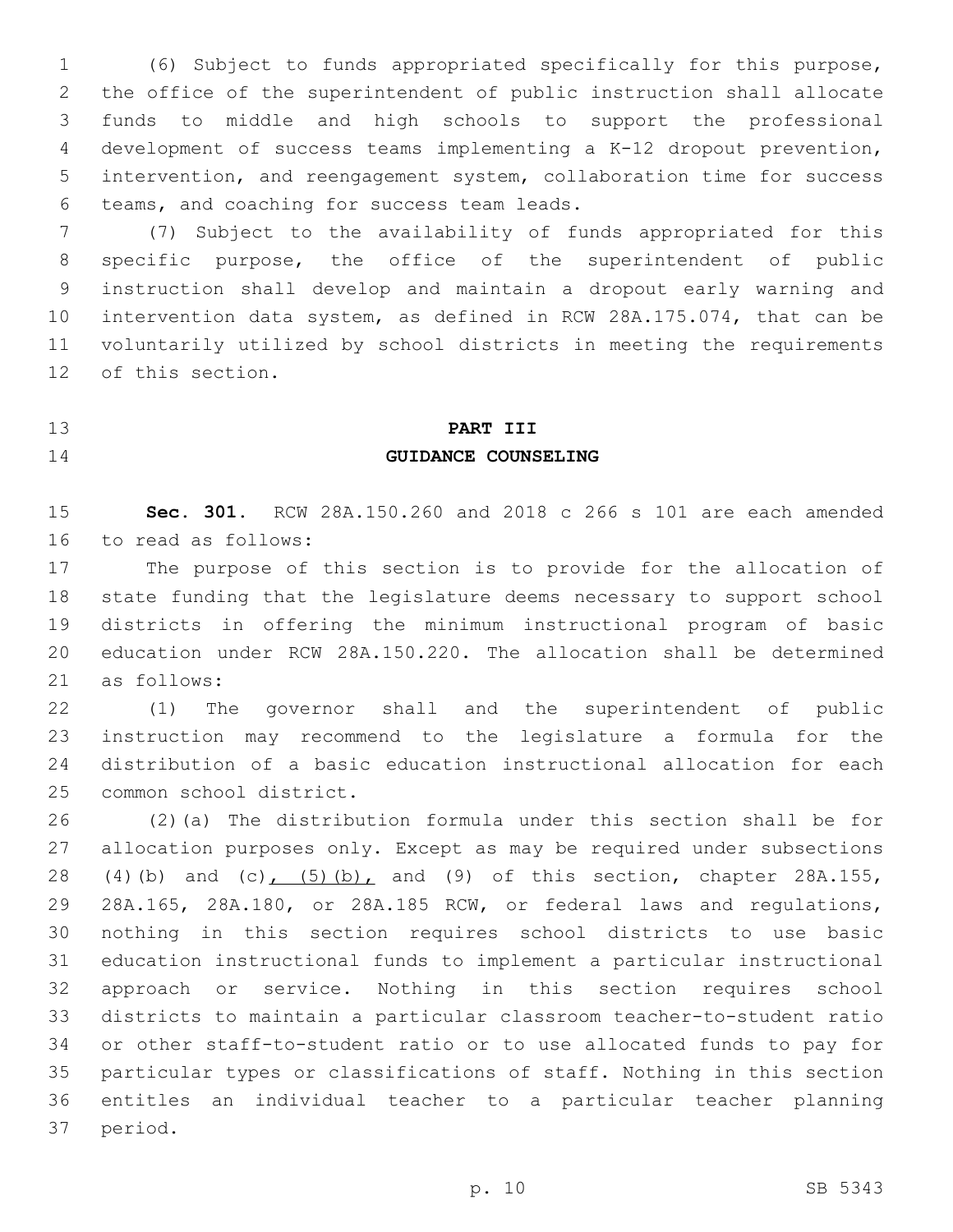(b) To promote transparency in state funding allocations, the superintendent of public instruction must report state per-pupil allocations for each school district for the general apportionment, special education, learning assistance, transitional bilingual, highly capable, and career and technical education programs. The superintendent must also report state general apportionment per-pupil allocations by grade for each school district. The superintendent must report this information in a user-friendly format on the main page of the office's web site and on school district apportionment reports. School districts must include a link to the superintendent's per-pupil allocations report on the main page of the school district's web site. In addition, the budget documents published by the legislature for the enacted omnibus operating appropriations act must report statewide average per-pupil allocations for general apportionment and the categorical programs listed in this subsection. (3)(a) To the extent the technical details of the formula have been adopted by the legislature and except when specifically provided as a school district allocation, the distribution formula for the basic education instructional allocation shall be based on minimum staffing and nonstaff costs the legislature deems necessary to support instruction and operations in prototypical schools serving high, middle, and elementary school students as provided in this section. The use of prototypical schools for the distribution formula does not constitute legislative intent that schools should be operated or structured in a similar fashion as the prototypes. Prototypical schools illustrate the level of resources needed to operate a school of a particular size with particular types and grade levels of students using commonly understood terms and inputs, such as class size, hours of instruction, and various categories of school staff. It is the intent that the funding allocations to school districts be adjusted from the school prototypes based on the actual number of annual average full-time equivalent students in each grade level at each school in the district and not based on the grade-level configuration of the school to the extent that data is available. The allocations shall be further adjusted from the school prototypes with minimum allocations for small schools and to reflect other factors 37 identified in the omnibus appropriations act.

 (b) For the purposes of this section, prototypical schools are 39 defined as follows: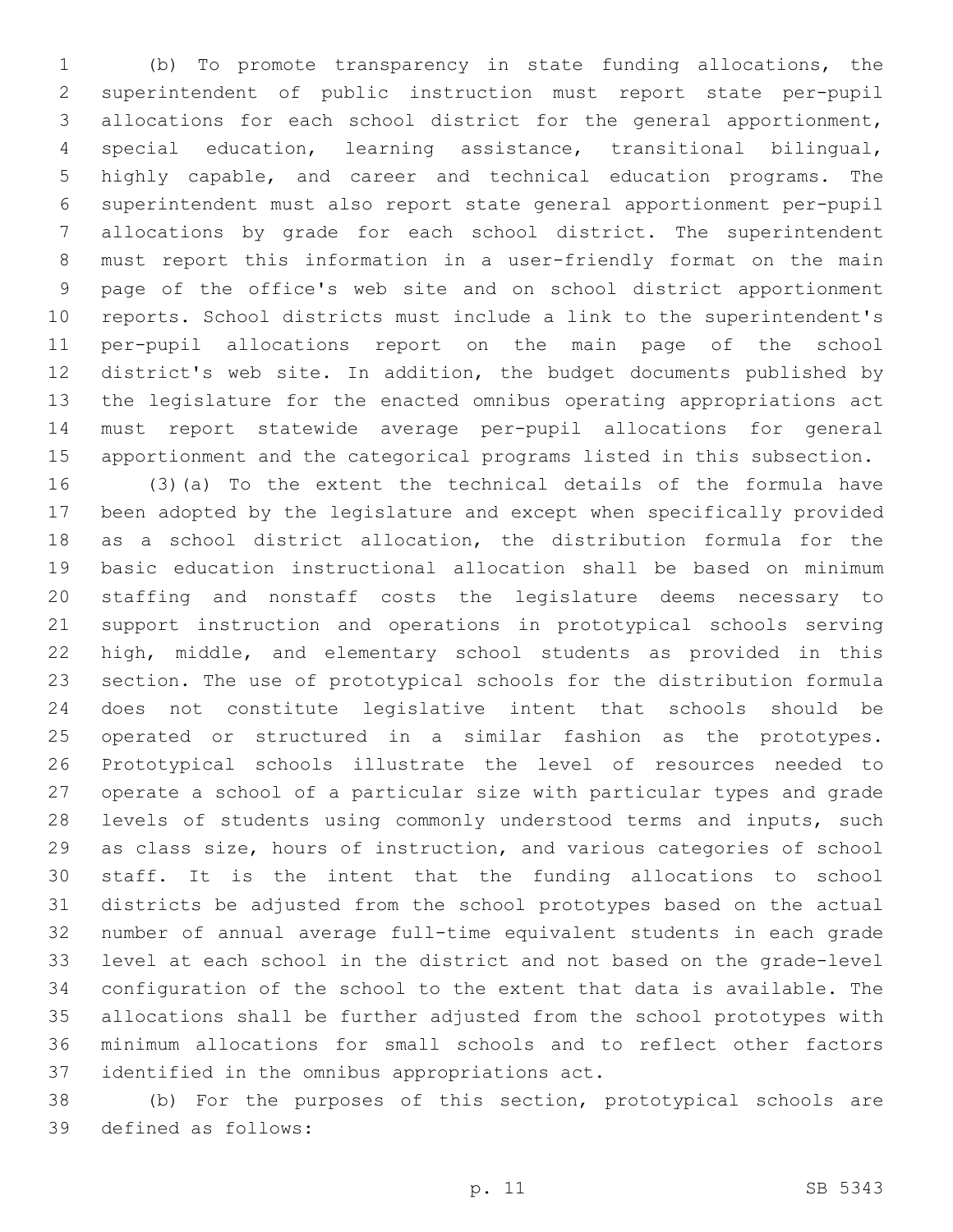(i) A prototypical high school has six hundred average annual full-time equivalent students in grades nine through twelve;

 (ii) A prototypical middle school has four hundred thirty-two average annual full-time equivalent students in grades seven and 5 eight; and

 (iii) A prototypical elementary school has four hundred average annual full-time equivalent students in grades kindergarten through 8 six.

 (4)(a)(i) The minimum allocation for each level of prototypical school shall be based on the number of full-time equivalent classroom teachers needed to provide instruction over the minimum required annual instructional hours under RCW 28A.150.220 and provide at least one teacher planning period per school day, and based on the following general education average class size of full-time 15 equivalent students per teacher:

| 16 | General education  |  |
|----|--------------------|--|
| 17 | average class size |  |
|    |                    |  |
|    |                    |  |
|    |                    |  |
|    |                    |  |
|    |                    |  |

 (ii) The minimum class size allocation for each prototypical high school shall also provide for enhanced funding for class size reduction for two laboratory science classes within grades nine through twelve per full-time equivalent high school student multiplied by a laboratory science course factor of 0.0833, based on the number of full-time equivalent classroom teachers needed to provide instruction over the minimum required annual instructional hours in RCW 28A.150.220, and providing at least one teacher planning 31 period per school day:

| 32 |                                                                       |  |  | Laboratory science |  |
|----|-----------------------------------------------------------------------|--|--|--------------------|--|
| 33 |                                                                       |  |  | average class size |  |
|    |                                                                       |  |  |                    |  |
|    | 35 (b) (i) Beginning September 1, 2019, funding for average K-3 class |  |  |                    |  |

36 sizes in this subsection  $(4)$  may be provided only to the extent of, and proportionate to, the school district's demonstrated actual class 38 size in grades  $K-3$ , up to the funded class sizes.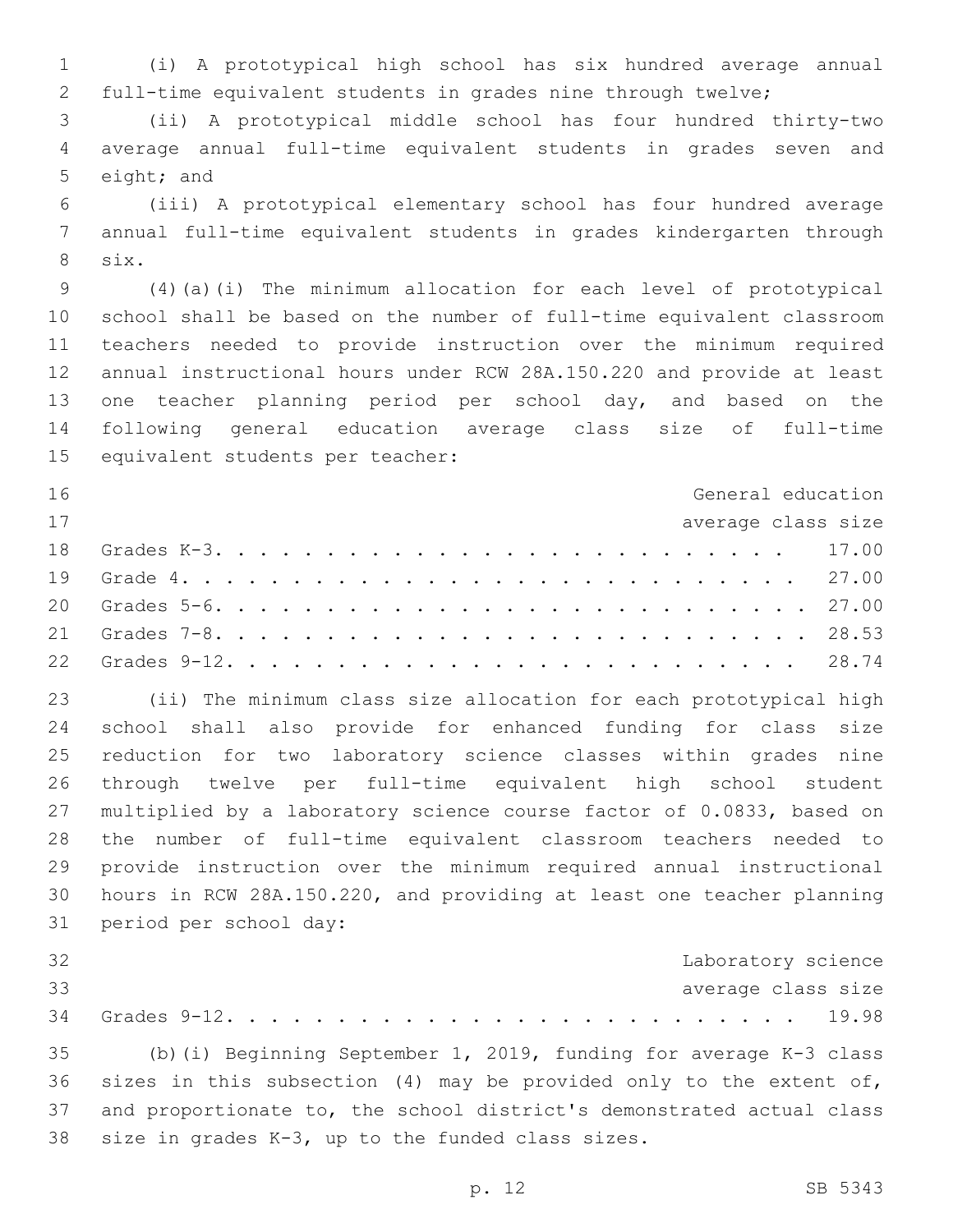1 (ii) The office of the superintendent of public instruction shall 2 develop rules to implement this subsection  $(4)(b)$ . 3 (c)(i) The minimum allocation for each prototypical middle and 4 high school shall also provide for full-time equivalent classroom 5 teachers based on the following number of full-time equivalent 6 students per teacher in career and technical education: 7 Career and technical 8 education average 9 class size 10 Approved career and technical education offered at 11 the middle school and high school level. . . . . . . . . . . 23.00 12 Skill center programs meeting the standards established 13 by the office of the superintendent of public 14 instruction. . . . . . . . . . . . . . . . . . . . . . . . . . 20.00 15 (ii) Funding allocated under this subsection (4)(c) is subject to 16 RCW 28A.150.265. 17 (d) In addition, the omnibus appropriations act shall at a 18 minimum specify: 19 (i) A high-poverty average class size in schools where more than 20 fifty percent of the students are eligible for free and reduced-price 21 meals; and 22 (ii) A specialty average class size for advanced placement and 23 international baccalaureate courses. 24 (5)(a) The minimum allocation for each level of prototypical 25 school shall include allocations for the following types of staff in 26 addition to classroom teachers: 27 28 Elementary School Middle School High School 29 30 Principals, assistant principals, and other certificated building-level administrators. . . . . . . . . . . . . . . . . . . . . . . . . . . . . . . . . . . . . . . . . . . . . . . . . . . 1.253 1.353 1.880 31 32 Teacher-librarians, a function that includes information literacy, technology, and media to support school library media programs. . . . . . . . . . . . . . . . . . . . 0.663 0.519 0.523 33 Health and social services: 34 School nurses. . . . . . . . . . . . . . . . . . . . . . . . . . . . . . . . . . . . . . . . . . . . . . . . 0.076 0.060 0.096 35 Social workers. . . . . . . . . . . . . . . . . . . . . . . . . . . . . . . . . . . . . . . . . . . . . . . 0.042 0.006 0.015 36 Psychologists. . . . . . . . . . . . . . . . . . . . . . . . . . . . . . . . . . . . . . . . . . . . . . . . 0.017 0.002 0.007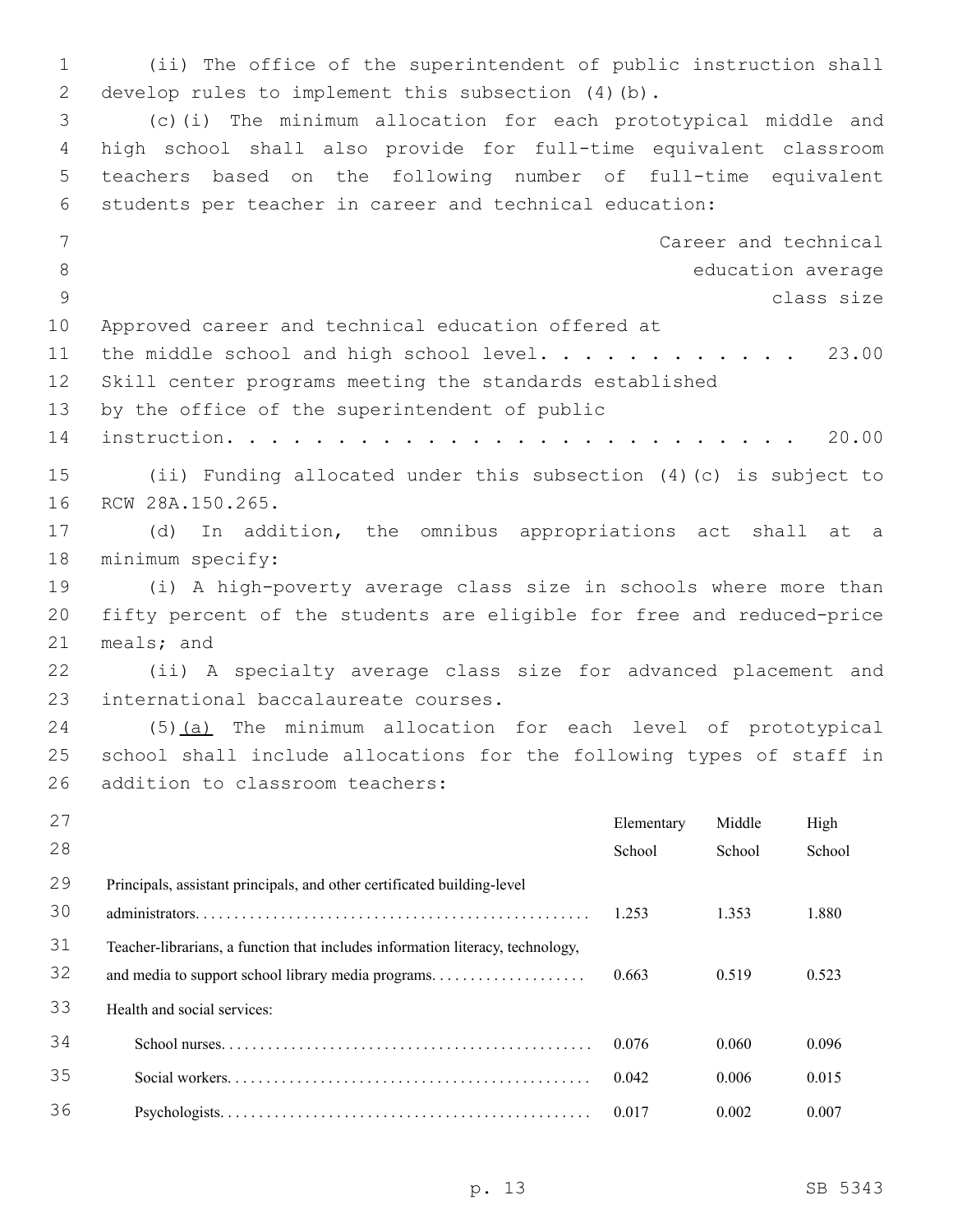| 1                 | Guidance counselors, a function that includes parent outreach and graduation    |        |                    |                 |
|-------------------|---------------------------------------------------------------------------------|--------|--------------------|-----------------|
| $\mathbf{2}$<br>3 |                                                                                 | 0.493  | ((1.216))<br>1.728 | 2.539           |
| $\overline{4}$    | Teaching assistance, including any aspect of educational instructional services |        |                    |                 |
| 5                 |                                                                                 | 0.936  | 0.700              | 0.652           |
| 6                 |                                                                                 | 2.012  | 2.325              | 3.269           |
| 7                 |                                                                                 | 1.657  | 1.942              | 2.965           |
| $\,8\,$           | Classified staff providing student and staff safety                             | 0.079  | 0.092              | 0.141           |
| $\mathsf 9$       |                                                                                 | 0.0825 | 0.00               | 0.00            |
| 10                | (b)(i) Beginning September 1, 2019, funding for guidance                        |        |                    |                 |
| 11                | counselors, a function that includes parent outreach and graduation             |        |                    |                 |
| 12                | advising allocated for middle and high schools in this subsection               |        |                    |                 |
| 13                | must be expended on comprehensive quidance and planning programs for            |        |                    |                 |
| 14                | students under RCW 28A.600.045.                                                 |        |                    |                 |
| 15                | (ii) The office of the superintendent of public instruction shall               |        |                    |                 |
| 16                | develop rules to implement this subsection.                                     |        |                    |                 |
| 17                | (6) (a) The minimum staffing allocation for each school district                |        |                    |                 |
| 18                | to provide district-wide support services shall be allocated per one            |        |                    |                 |
| 19                | thousand annual average full-time equivalent students in grades K-12            |        |                    |                 |
| 20                | as follows:                                                                     |        |                    |                 |
| 21                |                                                                                 |        |                    | Staff per 1,000 |
| 22                |                                                                                 |        |                    | K-12 students   |
| 23                | $Technology.$                                                                   |        |                    | 0.628           |
| 24                | Facilities, maintenance, and grounds. 1.813                                     |        |                    |                 |
| 25                | Warehouse, laborers, and mechanics. 0.332                                       |        |                    |                 |
| 26                | The minimum allocation of staff units for each school<br>(b)                    |        |                    |                 |
| 27                | district to support certificated and classified staffing of central             |        |                    |                 |
| 28                | administration shall be 5.30 percent of the staff units generated               |        |                    |                 |
| 29                | under subsections $(4)(a)$ and $(5)$ of this section and $(a)$ of this          |        |                    |                 |
| 30                | subsection.                                                                     |        |                    |                 |
| 31                | (7) The distribution formula shall include staffing allocations                 |        |                    |                 |
| 32                | to school districts for career and technical education and skill                |        |                    |                 |
| 33                | center administrative and other school-level certificated staff, as             |        |                    |                 |
| 34                | specified in the omnibus appropriations act.                                    |        |                    |                 |
| 35                | (8) (a) Except as provided in (b) of this subsection, the minimum               |        |                    |                 |
| 36                | allocation for each school district shall include allocations per               |        |                    |                 |
| 37                | annual average full-time equivalent student for the                             |        |                    | following       |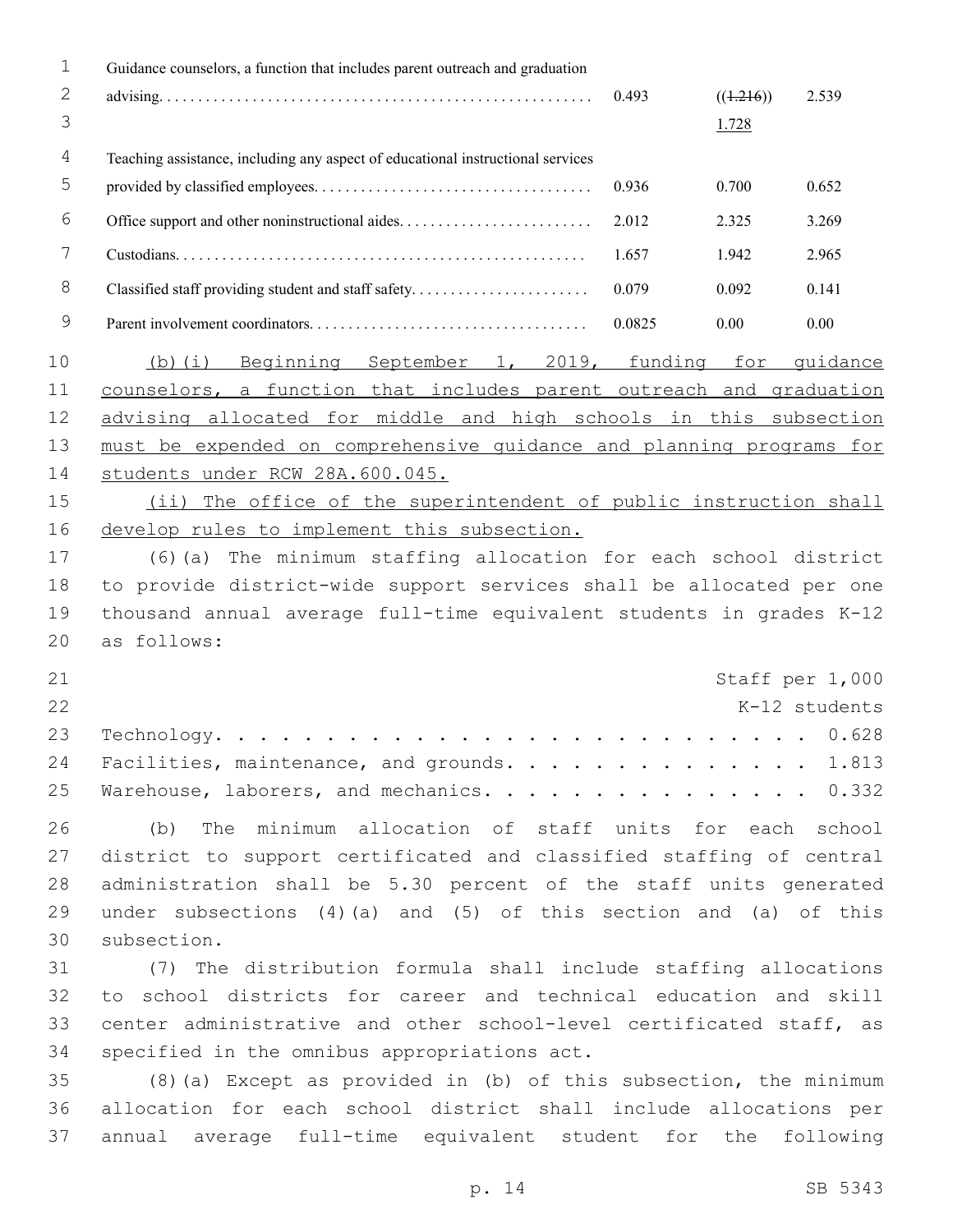materials, supplies, and operating costs as provided in the 2017-18 school year, after which the allocations shall be adjusted annually for inflation as specified in the omnibus appropriations act:

| 4  | Per annual average                                                    |
|----|-----------------------------------------------------------------------|
| 5  | full-time equivalent student                                          |
| 6  | in grades K-12                                                        |
| 7  | \$130.76                                                              |
| 8  | \$355.30<br>Utilities and insurance.                                  |
| 9  | \$140.39<br>Curriculum and textbooks.                                 |
| 10 | \$278.05                                                              |
| 11 | \$20.00                                                               |
| 12 | Instructional professional development for certificated and           |
| 13 | \$21.71                                                               |
| 14 | \$176.01<br>Facilities maintenance.                                   |
| 15 | \$121.94<br>Security and central office administration.               |
| 16 | In addition to the amounts provided in (a) of this<br>(b)             |
| 17 | subsection, beginning in the 2014-15 school year, the omnibus         |
| 18 | appropriations act shall provide the following minimum allocation for |
| 19 | each annual average full-time equivalent student in grades nine       |
| 20 | through twelve for the following materials, supplies, and operating   |
| 21 | costs, to be adjusted annually for inflation:                         |
| 22 | Per annual average                                                    |
| 23 | full-time equivalent student                                          |
| 24 | in grades 9-12                                                        |
| 25 | \$36.35                                                               |
| 26 | \$39.02<br>Curriculum and textbooks.                                  |
| 27 | \$77.28                                                               |
| 28 | \$5.56                                                                |
| 29 | Instructional professional development for certificated and           |
| 30 |                                                                       |
| 31 | (9) In addition to the amounts provided in subsection (8) of this     |
| 32 | section and subject to RCW 28A.150.265, the omnibus appropriations    |
| 33 | act shall provide an amount based on full-time equivalent student     |
| 34 | enrollment in each of the following:                                  |
| 35 | Exploratory career and technical education courses<br>for<br>(a)      |
| 36 | students in grades seven through twelve;                              |
| 37 | Preparatory career and technical education<br>for<br>(b)<br>courses   |

students in grades nine through twelve offered in a high school; and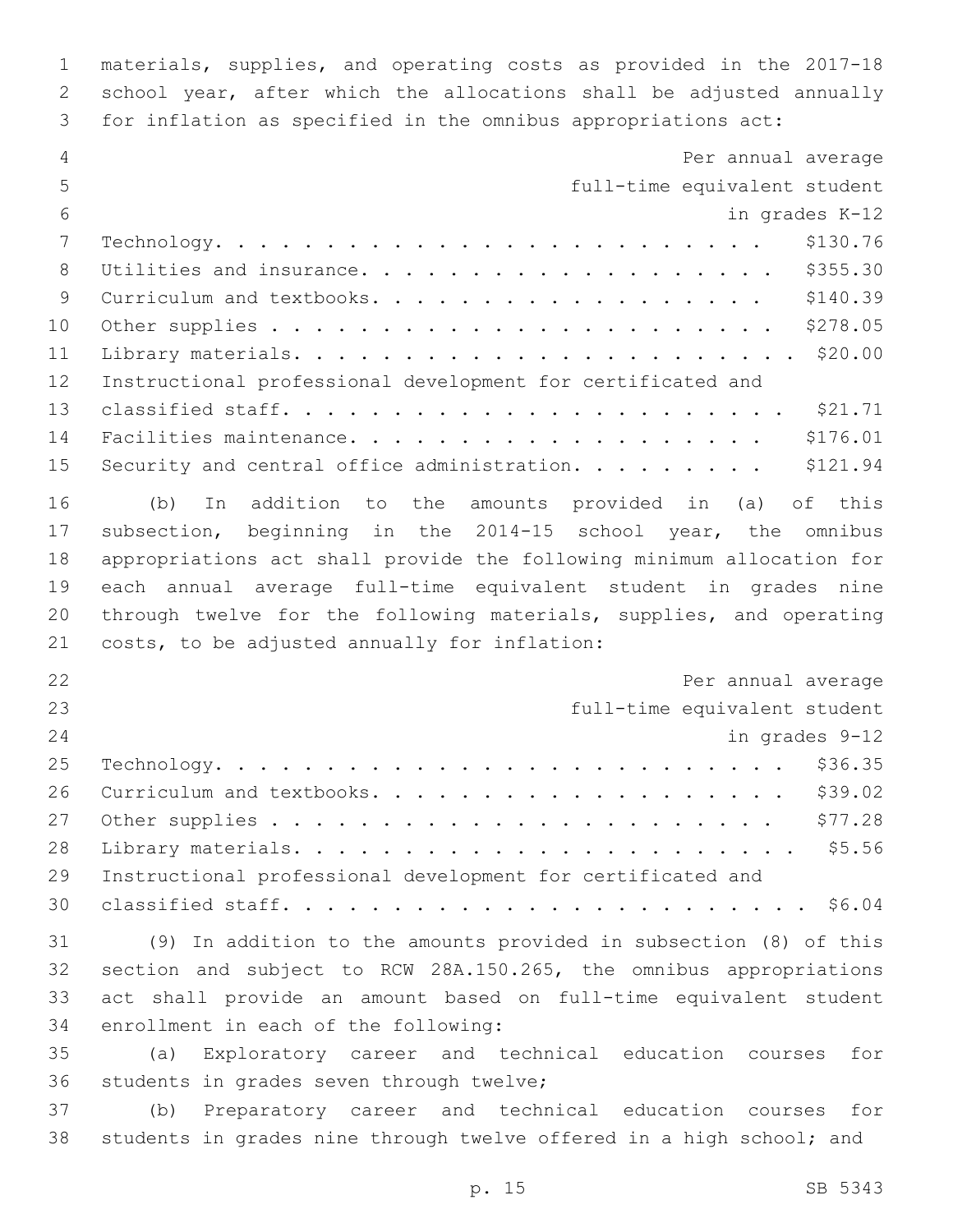(c) Preparatory career and technical education courses for students in grades eleven and twelve offered through a skill center.

 (10) In addition to the allocations otherwise provided under this section, amounts shall be provided to support the following programs 5 and services:

 (a)(i) To provide supplemental instruction and services for students who are not meeting academic standards through the learning assistance program under RCW 28A.165.005 through 28A.165.065, allocations shall be based on the district percentage of students in grades K-12 who were eligible for free or reduced-price meals in the prior school year. The minimum allocation for the program shall provide for each level of prototypical school resources to provide, on a statewide average, 2.3975 hours per week in extra instruction with a class size of fifteen learning assistance program students per 15 teacher.

 (ii) In addition to funding allocated under (a)(i) of this subsection, to provide supplemental instruction and services for students who are not meeting academic standards in qualifying schools. A qualifying school means a school in which the three-year rolling average of the prior year total annual average enrollment that qualifies for free or reduced-price meals equals or exceeds fifty percent or more of its total annual average enrollment. The minimum allocation for this additional high poverty-based allocation must provide for each level of prototypical school resources to provide, on a statewide average, 1.1 hours per week in extra instruction with a class size of fifteen learning assistance program students per teacher, under RCW 28A.165.055, school districts must distribute the high poverty-based allocation to the schools that 29 generated the funding allocation.

 (b)(i) To provide supplemental instruction and services for students whose primary language is other than English, allocations shall be based on the head count number of students in each school who are eligible for and enrolled in the transitional bilingual instruction program under RCW 28A.180.010 through 28A.180.080. The minimum allocation for each level of prototypical school shall provide resources to provide, on a statewide average, 4.7780 hours per week in extra instruction for students in grades kindergarten through six and 6.7780 hours per week in extra instruction for students in grades seven through twelve, with fifteen transitional bilingual instruction program students per teacher. Notwithstanding

p. 16 SB 5343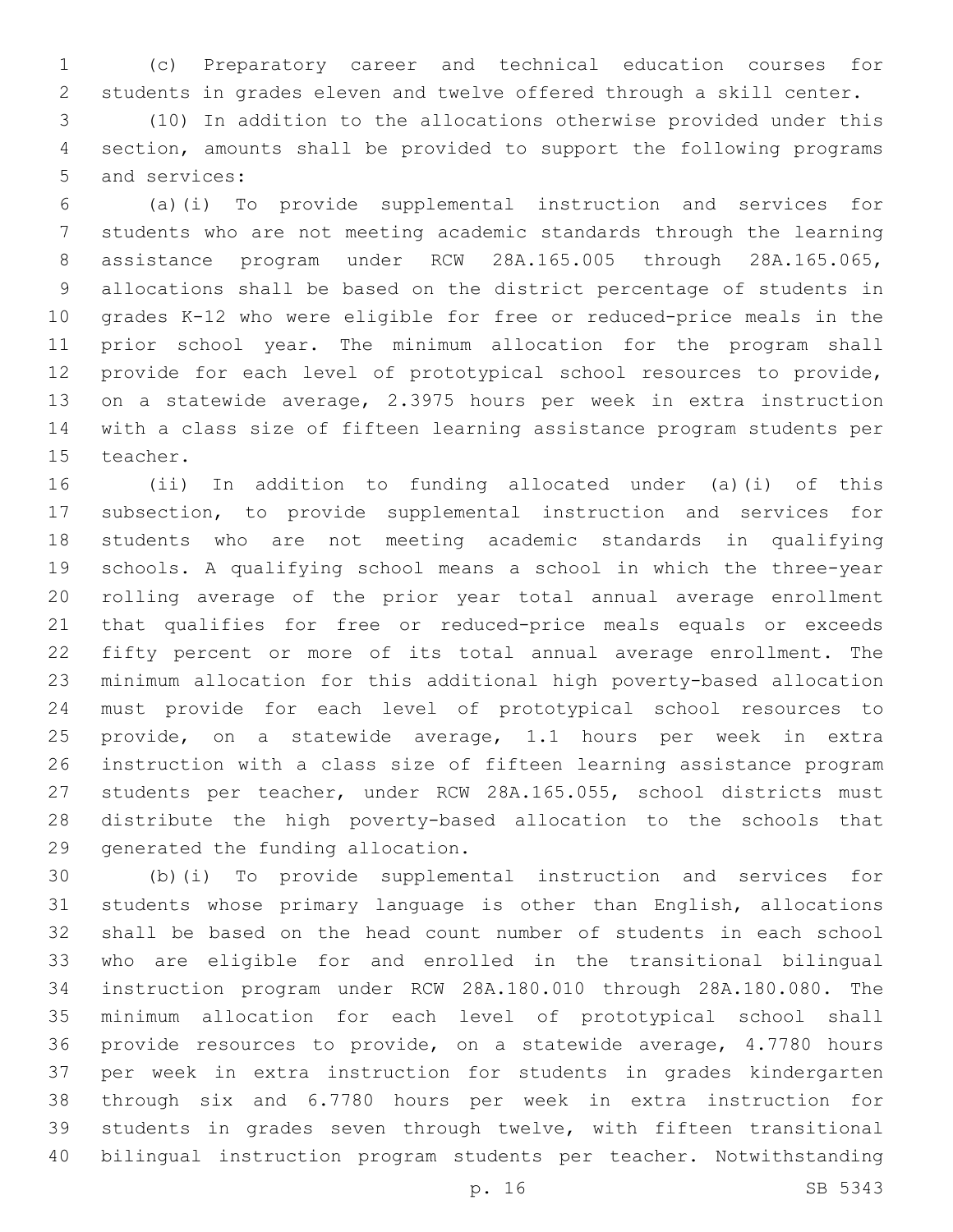other provisions of this subsection (10), the actual per-student allocation may be scaled to provide a larger allocation for students needing more intensive intervention and a commensurate reduced allocation for students needing less intensive intervention, as 5 detailed in the omnibus appropriations act.

 (ii) To provide supplemental instruction and services for students who have exited the transitional bilingual program, allocations shall be based on the head count number of students in each school who have exited the transitional bilingual program within the previous two years based on their performance on the English proficiency assessment and are eligible for and enrolled in the transitional bilingual instruction program under RCW 28A.180.040(1)(g). The minimum allocation for each prototypical school shall provide resources to provide, on a statewide average, 3.0 hours per week in extra instruction with fifteen exited students 16 per teacher.

 (c) To provide additional allocations to support programs for highly capable students under RCW 28A.185.010 through 28A.185.030, allocations shall be based on 5.0 percent of each school district's full-time equivalent basic education enrollment. The minimum allocation for the programs shall provide resources to provide, on a statewide average, 2.1590 hours per week in extra instruction with fifteen highly capable program students per teacher.

24 (11) The allocations under subsections  $(4)$   $(a)$ ,  $(5)$ ,  $(6)$ , and  $(8)$  of this section shall be enhanced as provided under RCW 28A.150.390 on an excess cost basis to provide supplemental instructional 27 resources for students with disabilities.

 (12)(a) For the purposes of allocations for prototypical high schools and middle schools under subsections (4) and (10) of this section that are based on the percent of students in the school who are eligible for free and reduced-price meals, the actual percent of such students in a school shall be adjusted by a factor identified in the omnibus appropriations act to reflect underreporting of free and reduced-price meal eligibility among middle and high school students.

 (b) Allocations or enhancements provided under subsections (4), (7), and (9) of this section for exploratory and preparatory career and technical education courses shall be provided only for courses approved by the office of the superintendent of public instruction 39 under chapter 28A.700 RCW.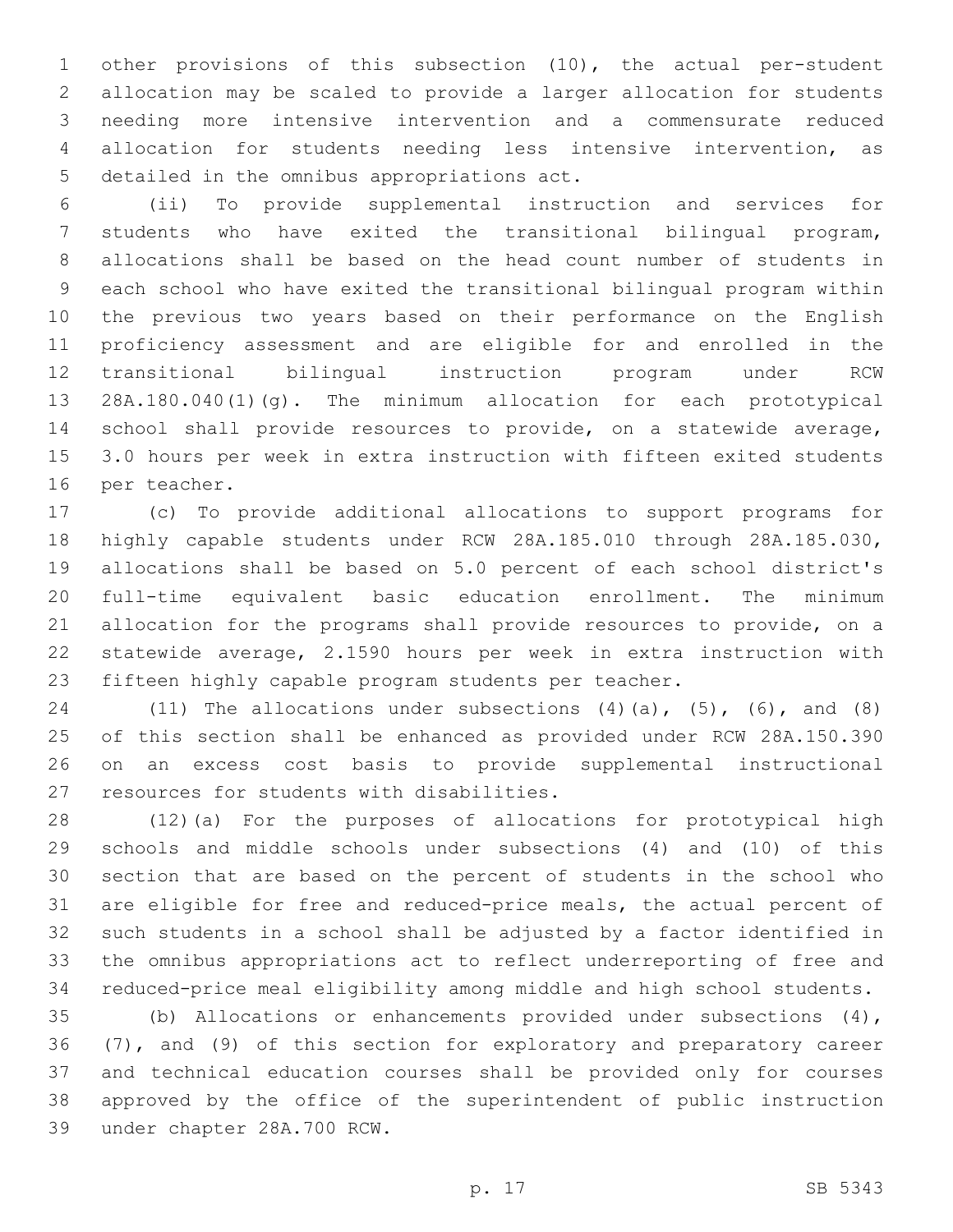(13)(a) This formula for distribution of basic education funds shall be reviewed biennially by the superintendent and governor. The recommended formula shall be subject to approval, amendment or 4 rejection by the legislature.

 (b) In the event the legislature rejects the distribution formula recommended by the governor, without adopting a new distribution formula, the distribution formula for the previous school year shall 8 remain in effect.

 (c) The enrollment of any district shall be the annual average number of full-time equivalent students and part-time students as provided in RCW 28A.150.350, enrolled on the first school day of each month, including students who are in attendance pursuant to RCW 28A.335.160 and 28A.225.250 who do not reside within the servicing school district. The definition of full-time equivalent student shall be determined by rules of the superintendent of public instruction and shall be included as part of the superintendent's biennial budget request. The definition shall be based on the minimum instructional hour offerings required under RCW 28A.150.220. Any revision of the present definition shall not take effect until approved by the house ways and means committee and the senate ways and means committee.

 (d) The office of financial management shall make a monthly review of the superintendent's reported full-time equivalent students in the common schools in conjunction with RCW 43.62.050.

 **Sec. 302.** RCW 28A.600.045 and 2008 c 170 s 303 are each amended 25 to read as follows:

26 (1) ((The legislature encourages)) Each middle school, junior 27 high school, and high school  $((\text{te}))$  must implement a comprehensive guidance and planning program for all students. The purpose of the program is to support students as they navigate their education and plan their future; encourage an ongoing and personal relationship between each student and an adult in the school; and involve parents 32 in students' educational decisions and plans.

 (2) A comprehensive guidance and planning program is a program 34 that contains at least the following components:

 (a) A curriculum intended to provide the skills and knowledge students need to select courses, explore options, plan for their future, and take steps to implement their plans. The curriculum may include such topics as analysis of students' test results; diagnostic assessments of students' academic strengths and weaknesses; use of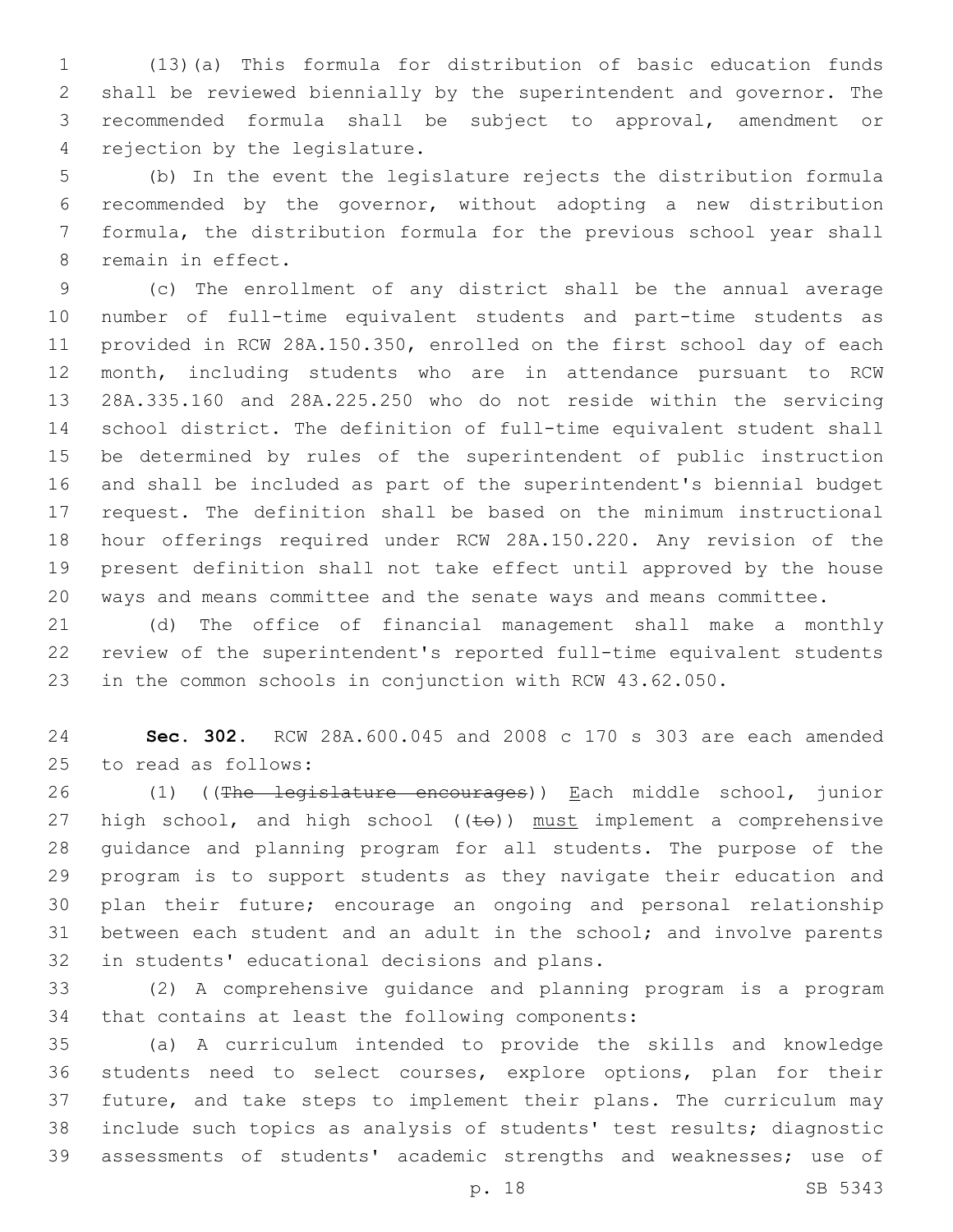1 assessment results in developing students' short-term and long-term 2 plans; assessments of student interests and aptitude; 3 goal((-))setting ((skills)); planning for high school course 4 selection; ((independent living)) basic life skills and building 5 blocks for academic success such as time management, study habits, 6 note taking, personal organization, and effective communication; 7 exploration of options and opportunities for career and technical 8 education at the secondary and postsecondary level; exploration of 9 career opportunities in emerging and high-demand programs including 10 apprenticeships; and postsecondary options and how to access them;

11 (b) Support for high school students in pursuing the best 12 possible postsecondary options, including applying to best fit 13 colleges, apprenticeships, or other career training programs, and 14 securing scholarships, grants, and financial aid;

15 (c) Regular meetings between each student and ((a teacher)) an 16 educator who serves as an advisor throughout the student's enrollment 17 at the school;

 $((+e))$   $(d)$  Student-led conferences with the student's parents, guardians, or family members and the student's advisor for the purpose of demonstrating the student's accomplishments; identifying weaknesses; planning and selecting courses; and setting long-term goals; ((and

 $(23 + (d))$  (e) Data collection that allows schools to monitor 24 students' progress;

25 (f) Support for students in completing and annually revising 26 their high school and beyond plans under RCW 28A.230.090;

27 (g) Support for enrolling eligible students in the college bound 28 scholarship program under chapter 28B.118 RCW; and

29 (h) Mental health, emotional, and social support services.

 (3) Subject to funds appropriated for this purpose, the office of the superintendent of public instruction shall provide support for comprehensive guidance and planning programs in public schools, including providing ongoing development and improvement of the curriculum described in subsection (2) of this section.

35 (4) Funds allocated for comprehensive guidance and planning 36 programs for students under RCW 28A.150.260(5) must be used for one 37 or more of the following purposes:

38 (a) Certificated staff supervising or implementing a 39 comprehensive guidance and planning program;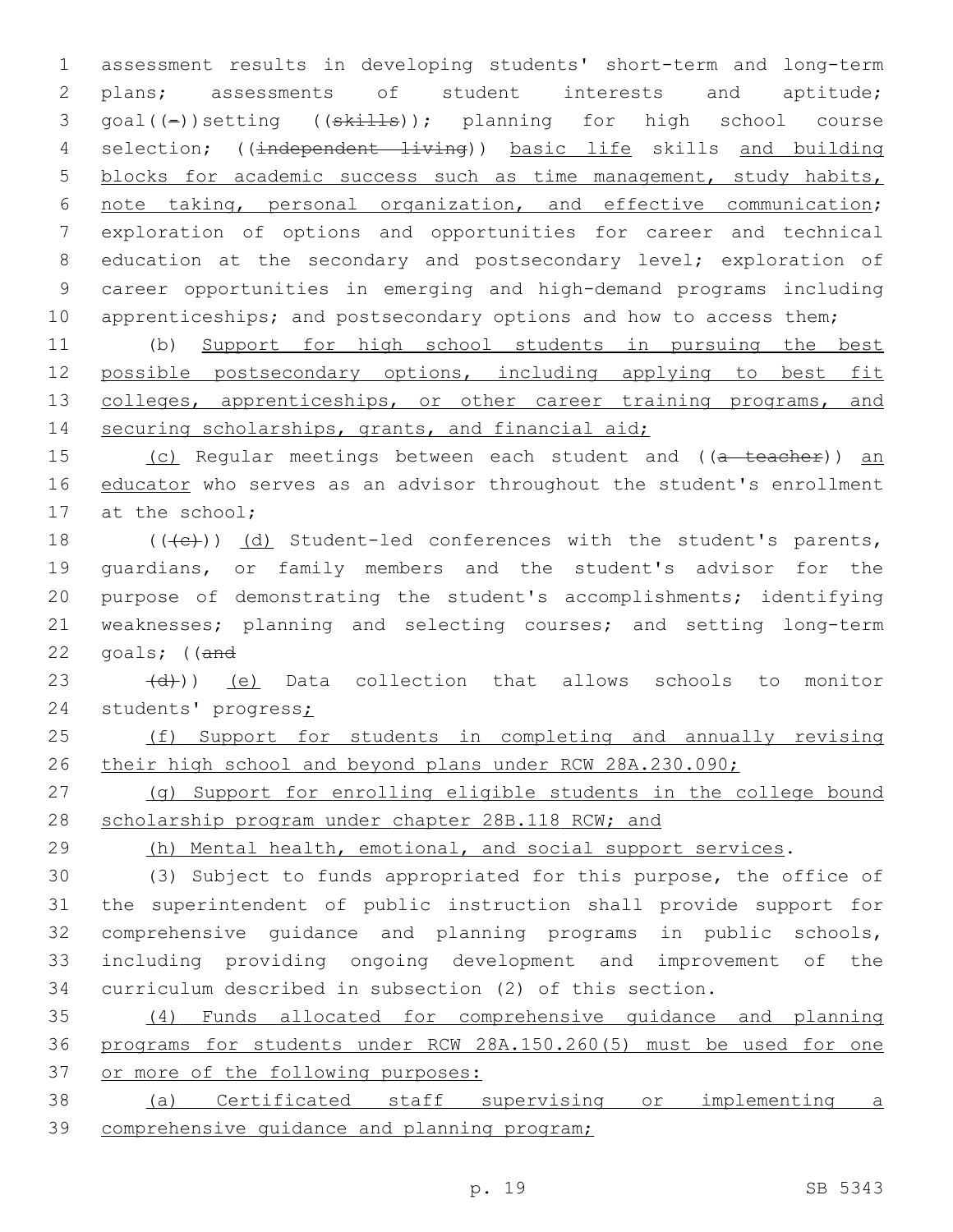(b) Classified staff implementing a comprehensive guidance and 2 planning program, such as graduation coaches and success teams; (c) Certificated or classified staff leading success teams under RCW 28A.175.074(3)(f); (d) Contracting with college access programs or other nonprofit providers with a proven track record of successfully supporting students in a comprehensive guidance and planning program; (e) Professional development for staff implementing a comprehensive guidance and planning program. (5) School districts must annually submit to the office of the 11 superintendent of public instruction evidence that they are meeting 12 the requirements of a comprehensive quidance and planning program, 13 including student caseload ratios for staff implementing the program, 14 the type of staff, accounting of funds allocated for this purpose,

15 and evidence of impact on student achievement, graduation rates, and postsecondary enrollment.

- 
- 

# **PART IV HIGH SCHOOL AND BEYOND PLANS**

 **Sec. 401.** RCW 28A.230.090 and 2018 c 229 s 1 are each amended to 20 read as follows:

 (1) The state board of education shall establish high school graduation requirements or equivalencies for students, except as provided in RCW 28A.230.122 and except those equivalencies established by local high schools or school districts under RCW 28A.230.097. The purpose of a high school diploma is to declare that a student is ready for success in postsecondary education, gainful employment, and citizenship, and is equipped with the skills to be a 28 lifelong learner.

 (a) Any course in Washington state history and government used to fulfill high school graduation requirements shall consider including information on the culture, history, and government of the American Indian peoples who were the first inhabitants of the state.

 (b) The certificate of academic achievement requirements under RCW 28A.655.061 or the certificate of individual achievement requirements under RCW 28A.155.045 are required for graduation from a public high school but are not the only requirements for graduation.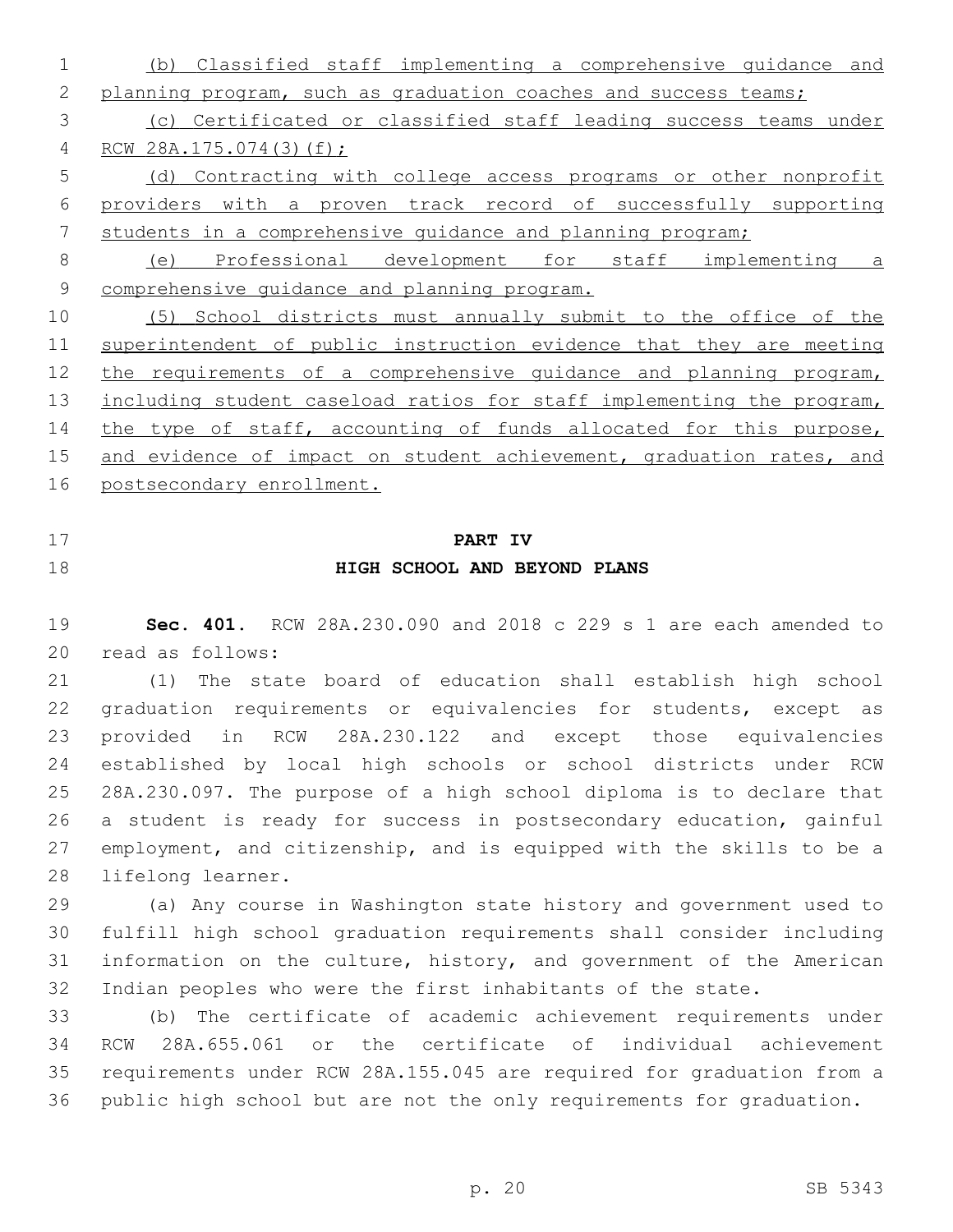(c)(i) Each student must have a high school and beyond plan to guide the student's high school experience and prepare the student for postsecondary education or training and career.

 (ii) A high school and beyond plan must be initiated for each student during the seventh or eighth grade. In preparation for initiating that plan, each student must first be administered a 7 career interest and skills inventory.

 (iii) The high school and beyond plan must be updated to reflect high school assessment results in RCW 28A.655.070(3)(b) and to review transcripts, assess progress toward identified goals, and revised as 11 necessary for changing interests, goals, and needs. The plan must identify available interventions and academic support, courses, or both, that are designed for students who have not met the high school 14 graduation standard, to enable them to meet the standard. School 15 districts must use the K-12 dropout prevention, intervention, and 16 reengagement system as defined in RCW 28A.175.074 and as required 17 under section 203 of this act, to inform updates to the high school and beyond plan for students in their first year of high school. School districts are encouraged to involve parents and guardians in the process of developing and updating the high school and beyond plan, and the plan must be provided to the students' parents or guardians in their native language if that language is one of the two most frequently spoken non-English languages of students in the district. Nothing in this subsection (1)(c)(iii) prevents districts from providing high school and beyond plans to parents and guardians in additional languages that are not required by this subsection.

 (iv) All high school and beyond plans must, at a minimum, include 28 the following elements:

 (A) Identification of career goals, aided by a skills and 30 interest assessment;

(B) Identification of educational goals;

 (C) Identification of dual credit programs and the opportunities 33 they create for students, including ((but not limited to)) eligibility for automatic enrollment in advanced classes under RCW 28A.320.195, career and technical education programs, running start programs, and college in the high school programs;

 (D) Information about the college bound scholarship program 38 established in chapter 28B.118 RCW;

(E) A four-year plan for course taking that: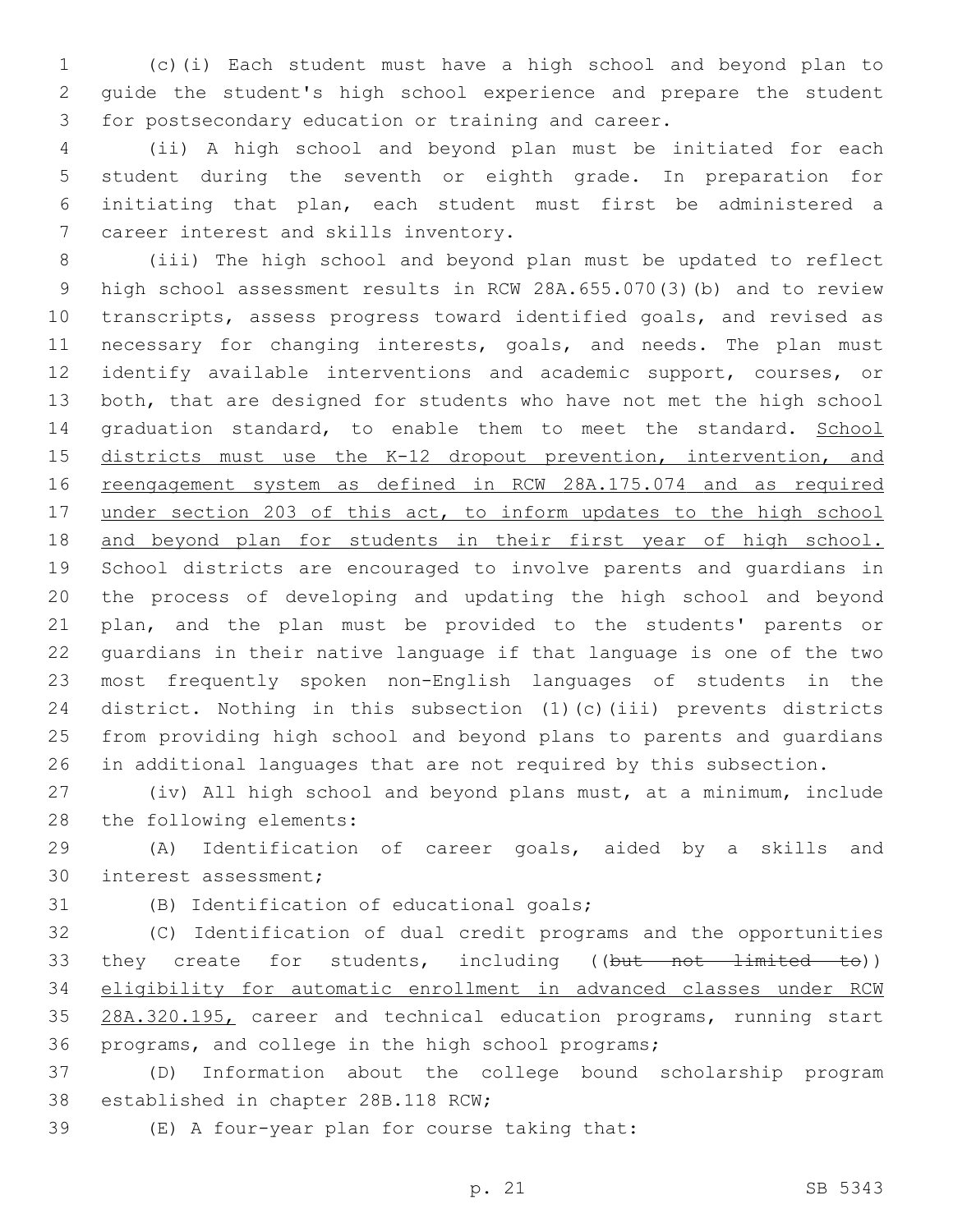(I) Includes information about options for satisfying state and 2 local graduation requirements;

(II) Satisfies state and local graduation requirements;

 (III) Aligns with the student's secondary and postsecondary 5 goals;

 (IV) Identifies dual credit programs and the opportunities they 7 create for students; and

 (V) Includes information about the college bound scholarship 9 program; and

 (F) By the end of the twelfth grade, a current resume or activity log that provides a written compilation of the student's education, any work experience, and any community service and how the school district has recognized the community service pursuant to RCW 14 28A.320.193.

 (d) Any decision on whether a student has met the state board's high school graduation requirements for a high school and beyond plan shall remain at the local level. Effective with the graduating class of 2015, the state board of education may not establish a requirement for students to complete a culminating project for graduation. A district may establish additional, local requirements for a high school and beyond plan to serve the needs and interests of its 22 students and the purposes of this section.

 (e)(i) The state board of education shall adopt rules to implement the career and college ready graduation requirement proposal adopted under board resolution on November 10, 2010, and revised on January 9, 2014, to take effect beginning with the graduating class of 2019 or as otherwise provided in this subsection (1)(e). The rules must include authorization for a school district to waive up to two credits for individual students based on unusual circumstances and in accordance with written policies that must be adopted by each board of directors of a school district that grants diplomas. The rules must also provide that the content of the third credit of mathematics and the content of the third credit of science may be chosen by the student based on the student's interests and high school and beyond plan with agreement of the student's parent or guardian or agreement of the school counselor or principal.

 (ii) School districts may apply to the state board of education for a waiver to implement the career and college ready graduation requirement proposal beginning with the graduating class of 2020 or 2021 instead of the graduating class of 2019. In the application, a

p. 22 SB 5343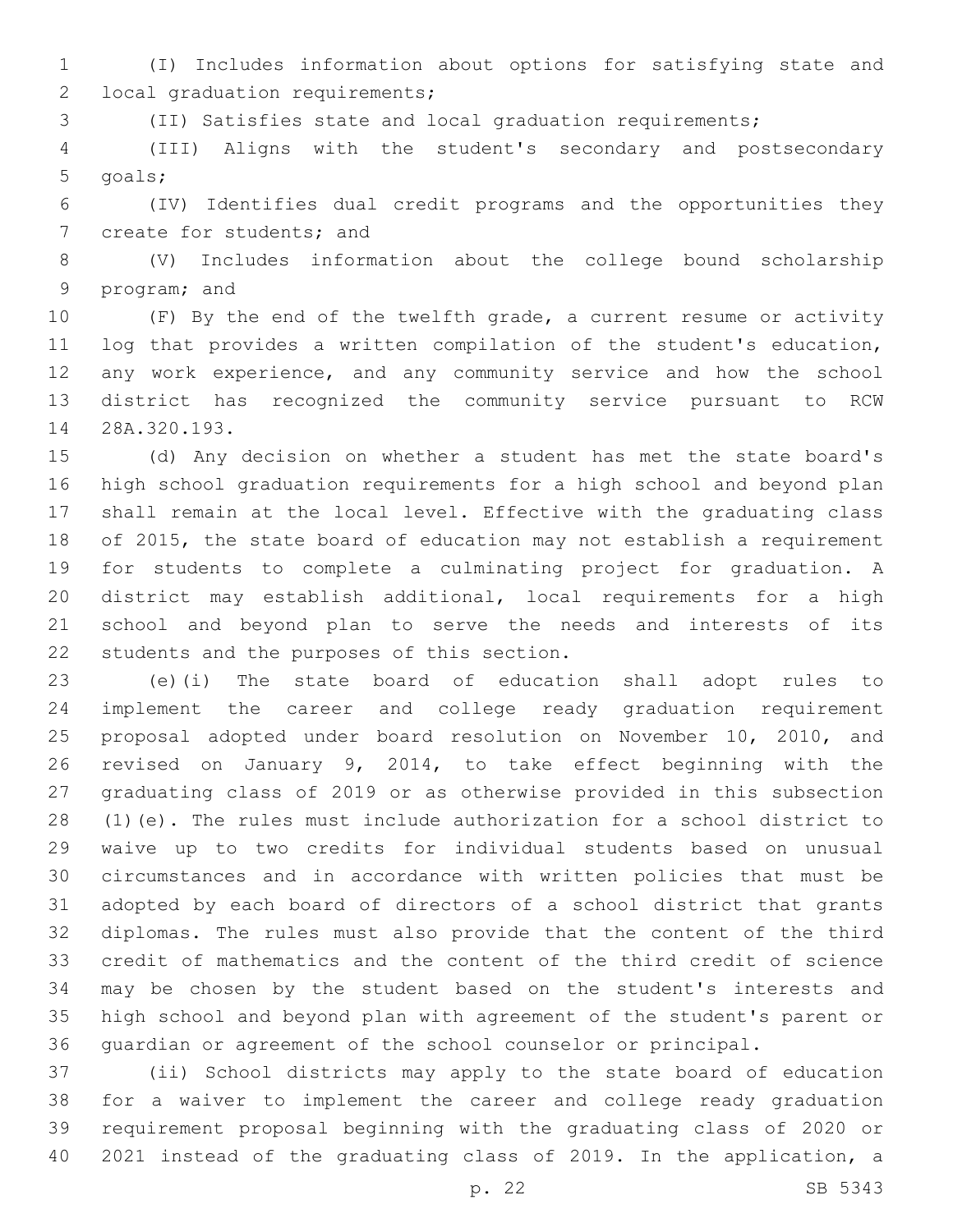school district must describe why the waiver is being requested, the specific impediments preventing timely implementation, and efforts that will be taken to achieve implementation with the graduating class proposed under the waiver. The state board of education shall grant a waiver under this subsection (1)(e) to an applying school district at the next subsequent meeting of the board after receiving 7 an application.

 (iii) A school district must update the high school and beyond plans for each student who has not earned a score of level 3 or level 4 on the middle school mathematics assessment identified in RCW 28A.655.070 by ninth grade, to ensure that the student takes a mathematics course in both ninth and tenth grades. This course may include career and technical education equivalencies in mathematics 14 adopted pursuant to RCW 28A.230.097.

 (2)(a) In recognition of the statutory authority of the state board of education to establish and enforce minimum high school graduation requirements, the state board shall periodically reevaluate the graduation requirements and shall report such findings to the legislature in a timely manner as determined by the state 20 board.

 (b) The state board shall reevaluate the graduation requirements for students enrolled in vocationally intensive and rigorous career and technical education programs, particularly those programs that lead to a certificate or credential that is state or nationally recognized. The purpose of the evaluation is to ensure that students enrolled in these programs have sufficient opportunity to earn a certificate of academic achievement, complete the program and earn the program's certificate or credential, and complete other state and 29 local graduation requirements.

 (c) The state board shall forward any proposed changes to the high school graduation requirements to the education committees of the legislature for review. The legislature shall have the opportunity to act during a regular legislative session before the changes are adopted through administrative rule by the state board. Changes that have a fiscal impact on school districts, as identified by a fiscal analysis prepared by the office of the superintendent of public instruction, shall take effect only if formally authorized and funded by the legislature through the omnibus appropriations act or 39 other enacted legislation.